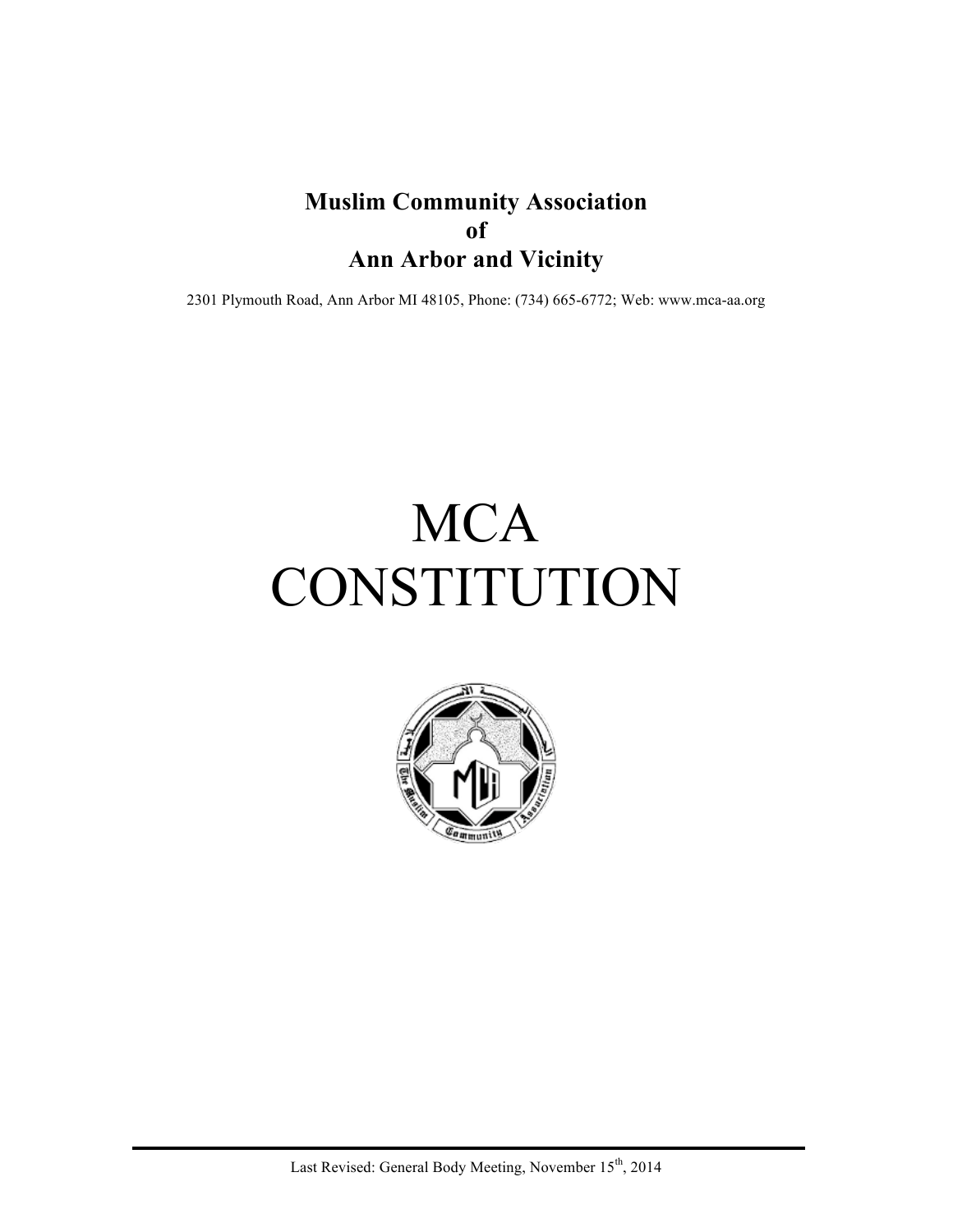### **Table of Contents**

| <b>ARTICLE 1</b>  |  |
|-------------------|--|
| <b>ARTICLE 2</b>  |  |
| <b>ARTICLE 3</b>  |  |
| 3.2.              |  |
| <b>ARTICLE 4</b>  |  |
| 4.3.1.            |  |
| 4.3.2.            |  |
| <b>ARTICLE 5</b>  |  |
| <b>ARTICLE 6</b>  |  |
| <b>ARTICLE 7</b>  |  |
| <b>ARTICLE 8</b>  |  |
| <b>ARTICLE 9</b>  |  |
| <b>ARTICLE 10</b> |  |
| <b>ARTICLE 11</b> |  |
|                   |  |
|                   |  |
| $\mathbf{1}$ .    |  |
| 1.1.              |  |
| 1.2.              |  |
| 1.3.              |  |
| 1.4.              |  |
| 2.                |  |
| 2.1.              |  |
| 2.2.              |  |
| 3.                |  |
| 3.1.              |  |
| 3.2.              |  |
| 4.                |  |
| 4.1.              |  |
| 4.2.              |  |
| 5.                |  |
| 6.                |  |
| 6.1.              |  |
| 6.2.              |  |
| 7.                |  |
| 8.                |  |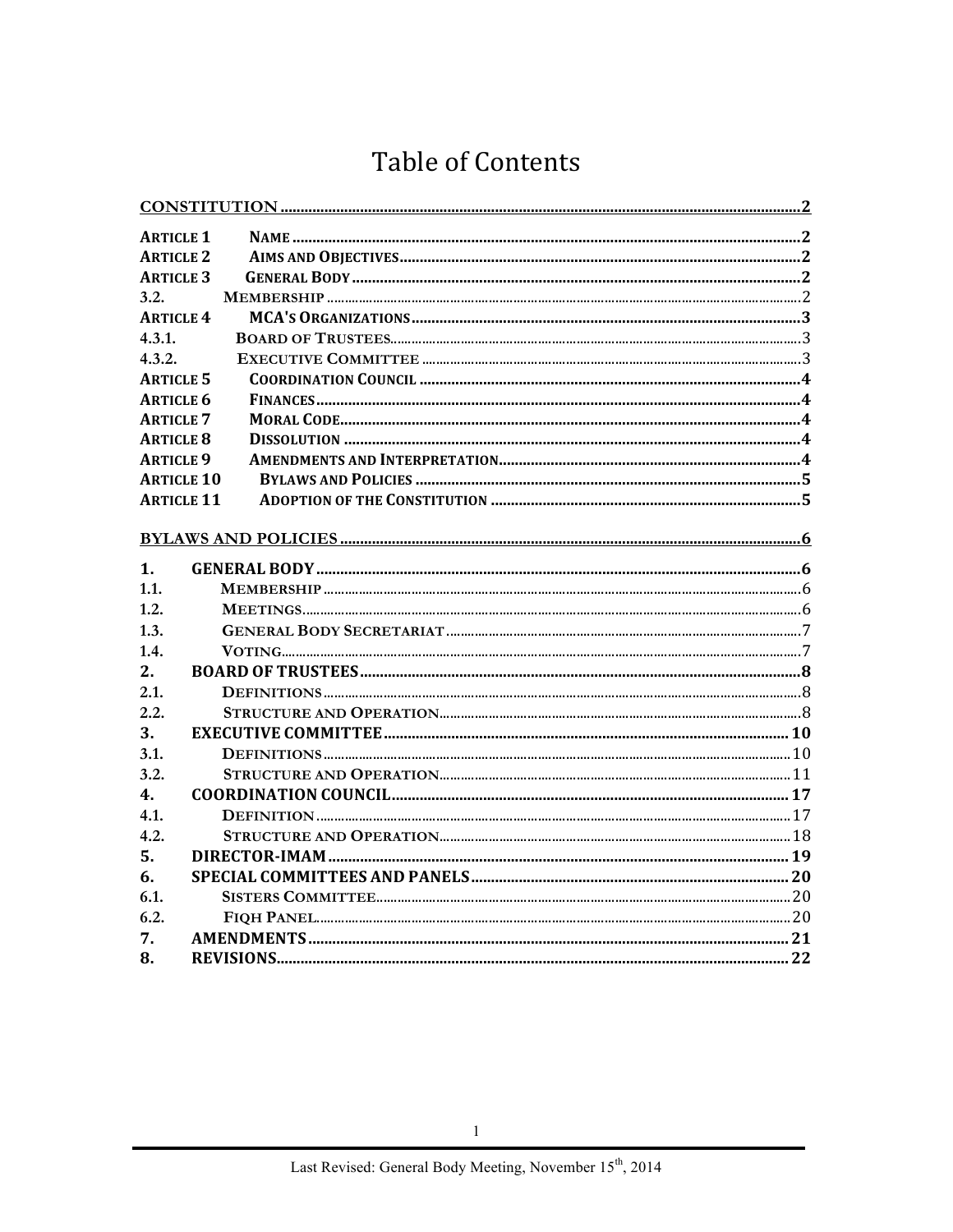# **CONSTITUTION**

#### **Article 1 Name**

- 1.1. We the Muslims living in Ann Arbor and vicinity in the State of Michigan bear witness that there is no God but Allah, alone, without partner or associate. And bear witness that Muhammed is His servant, messenger, and the seal of all the Prophets (Peace be upon him). *Nashhadu An La Illah Illa Allah Whadah La Sharik Lah. Wa Nashhadu An Muhammedan Abduh Wa Rasoleh, Khatam Al Anbia (Sala Allah Alyh Wa Salam).*
- 1.2. We resolve that there shall be an organization established for the Muslim community of this area in accordance with the provision herein provided. This organization shall be a nonprofit organization and shall be called the **Muslim Community Association of Ann Arbor and Vicinity (MCA).**
- 1.3. The Islamic Center of Ann Arbor and Vicinity, hereinafter called the Center, is the home of the Muslim Community Association (MCA) and its subsidiary Islamic school, called Michigan Islamic Academy (MIA) exclusively run by MCA. The MCA was founded in 1972 by a group of dedicated Muslims for the specific purpose of practicing, propagating and preserving Islam and Islamic heritage and to serve the needs of Muslims, be they, religious, social, cultural or educational. The Center is registered with North American Islamic Trust (NAIT) as permanent *Waqf for Ahl-u-Sunnah Wal Jama'ah.*
- 1.4. The management of this community shall be in accordance with the tenets of the Holy Qur'an and Sunnah as understood by *Ahl-u-Sunnah Wal Jama'ah.*

#### **Article 2 Aims and Objectives**

- 2.1. The aims and objectives of the MCA shall be
	- 2.1.1. To unite the Muslims of Ann Arbor and vicinity according to the teachings of the Holy Qur'an and Sunnah as understood by *Ahl-u-Sunnah Wal Jama'ah.*
	- 2.1.2. To represent and serve the interests of the Muslims of Ann Arbor and vicinity.
	- 2.1.3. To propagate and disseminate Islam and Islamic heritage according to the teachings of the Holy Qur'an and Sunnah as understood by *Ahl-u-Sunnah Wal Jama'ah*.
	- 2.1.4. To present Islam to Muslims and non-Muslims and to promote friendly relations and understanding between them.
	- 2.1.5. To carry out religious, social, cultural or educational activities.
	- 2.1.6. To develop service institutions to serve Islam and Muslims in this area.

#### **Article 3 General Body**

3.1. The General Body of MCA shall be comprised of all the Muslim community members in Ann Arbor and vicinity who subscribe to Article 1 "Name" and Article 2 "Aims and Objectives".

#### **3.2. Membership**

3.2.1. All individuals residing in Ann Arbor and vicinity who subscribe to Article 1 "Name" and Article 2 "Aims and Objectives" of this constitution, are eligible for membership in this organization. Membership shall be comprised of two categories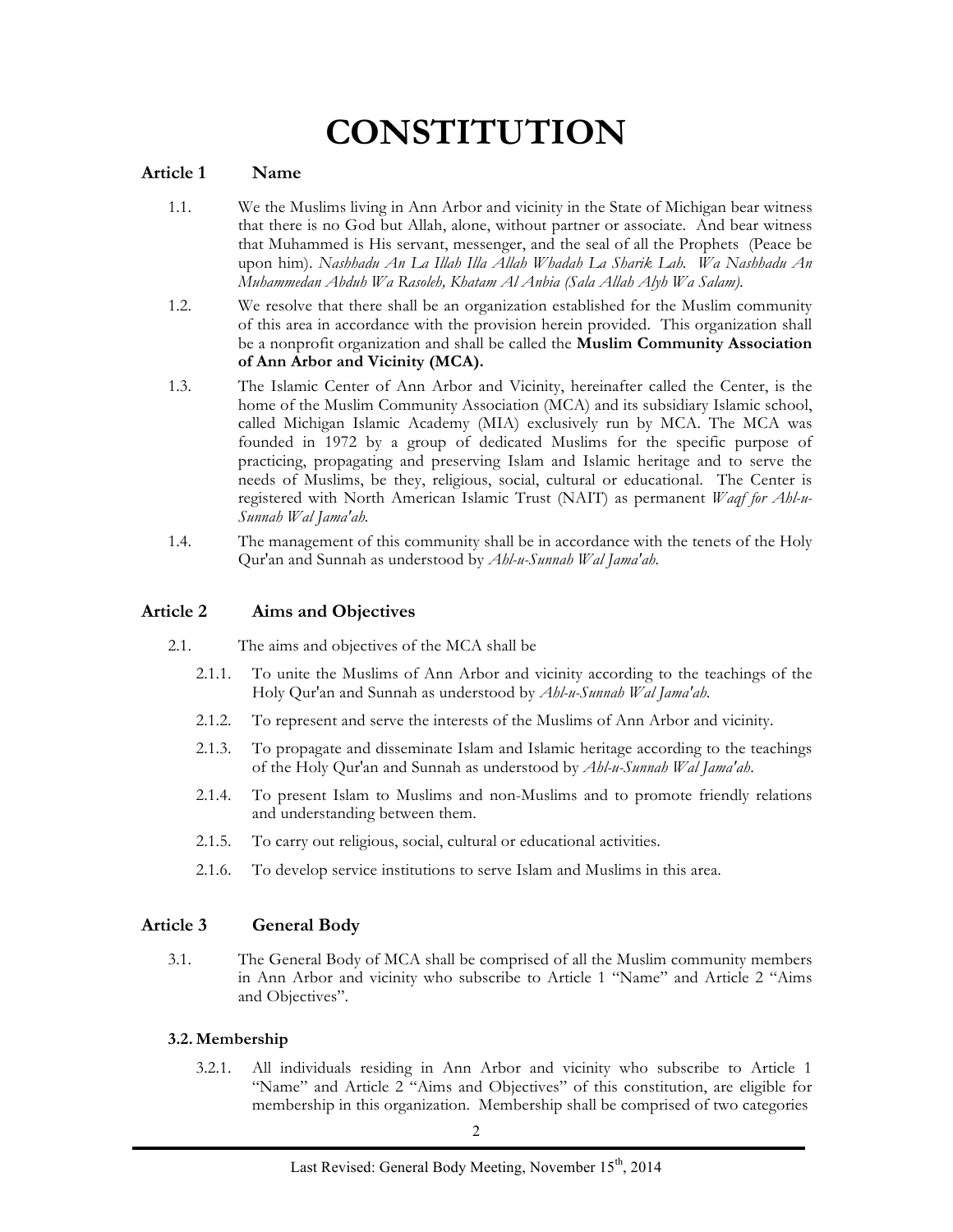#### **3.2.1.1. General Membership**

3.2.1.1.1. The general membership shall encompass all Muslims who are not registered members. These members have no voting rights.

#### **3.2.1.2. REGISTERED Membership**

- 3.2.1.2.1. Members who have filled applications for registration and their applications have been approved by the Executive Committee, and who actively participate in elections and community functions are considered registered members. These members constitute the voting body of the MCA.
- 3.2.1.2.2. Members must have attained the age of fifteen (15) years, at the time of the application.
- 3.2.1.2.3. The voting members must be from Ann Arbor and vicinity (which is defined as Washtenaw & adjacent counties which do not have a Muslim Center).

#### **Article 4 MCA's Organizations**

- 4.1. There shall be two (2) organizational bodies Board of Trustees and Executive Committee.
- 4.2. The purpose of these organizational bodies shall be to tend to the religious, educational, social or cultural needs of the Muslim Community Association.
- 4.3. All individuals holding office in any of these organizational bodies must be practicing Muslims from among Ahl-u-Sunnah Wal Jama'ah.

#### **4.3.1. Board of Trustees**

- 4.3.1.1. The Board of Trustees shall be the guardian of the Center, its Masjid and domain.
- 4.3.1.2. The Board of Trustees shall be comprised of up to seven (7) members. These members shall be nominated by the Executive Committee and approved by the registered members of the General Body of MCA.

#### **4.3.2. Executive Committee**

- 4.3.2.1. The Executive Committee shall be the administrative arm of MCA.
- 4.3.2.2. The Executive Committee of the MCA shall consist of ten (10) voting members
	- 4.3.2.2.1. Eight (8) voting members who are qualified to serve and who have been duly elected by the registered members of the General Body of the MCA.
	- 4.3.2.2.2. The two (2) additional voting members are the President of the MIA Board of directors, and the Director-Imam.
- 4.3.2.3. The ten (10) voting members of the Executive Committee shall be President, Vice President, Secretary, Treasurer, Chairmen of the Da'wah, Social, Education and Maintenance Committees, President of the MIA Board of directors, and the Director-Imam.
- 4.3.2.4. The immediate past President of the MCA shall be a non-voting Executive Committee member.
- 4.3.2.5. Each ethnic group shall be encouraged to send one consular (if they so desire) to the Executive Committee representing that ethnic group for better understanding and coordination, these shall be non-voting members of the Executive Committee.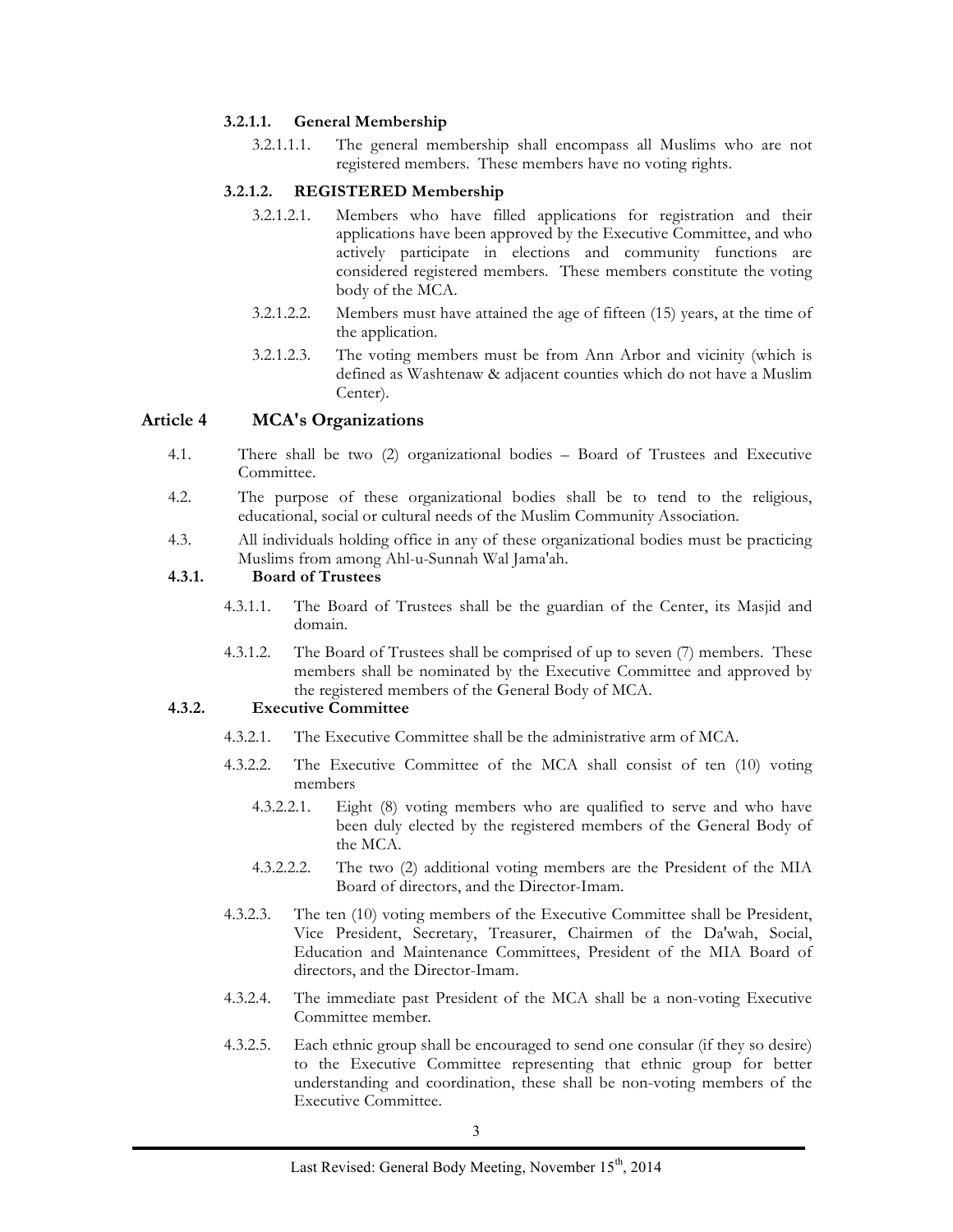#### **Article 5 Coordination Council**

- 5.1. The Board of Trustees may establish a Coordination Council in order to coordinate activities with other Muslim communities and/or organizations that subscribe to Article 1 Name and Article 2 Aims and Objectives of this constitution.
- 5.2. The coordination council shall consist of two members of MCA and two members from each participating community and/or organization.
- 5.3. The Board of Trustees may participate in existing Islamic Councils that subscribe to Article 1 Name and Article 2 Aims and Objectives of this constitution.

#### **Article 6 Finances**

- 6.1. The sources of financial support for the MCA, the Center, and its domains shall be
	- 6.1.1. Membership dues to be periodically assessed by the Executive Committee in coordination with the Board of Trustees and approved by two-third of the General Body present at a given meeting.
	- 6.1.2. Donations from members and/or friends of the Center, its Masjid and MCA.
	- 6.1.3. Fees assessed on services rendered by the Center, its Masjid and MCA.
	- 6.1.4. Investments.

#### **Article 7 Moral Code**

- 7.1. The MCA shall not accept membership nor nomination for office-holding from any person who has been found by the *Fiqh panel guilty of a deliberate violation of the Islamic code of ethics and/or Islamic law.*
	- 7.1.1. Any person who violates the rules and regulations defined by the MCA executive committee, within the Islamic Center of Ann Arbor property, and refuses to comply with the Executive Committee decision in this regard, will be dealt with legally.

#### **Article 8 Dissolution**

8.1. In the event of dissolution, the funds and other assets of the Muslim Community Association (MCA), after defraying all outstanding debts and liabilities, shall be donated to the North American Islamic Trust (NAIT).

#### **Article 9 Amendments and Interpretation**

- 9.1. This constitution shall not be replaced in total. However, some articles of this constitution other than Article 1 Name and Article 2 Aims and Objectives may be subject to amendment if it is deemed beneficial for the cause of Islam and the MCA at large.
- 9.2. It is of paramount importance to remember that matters relating to *Aqidah and Sharia can never be subject to voting. It is not fitting for a believer, man or woman, when a matter has been decided by Allah and His Messenger, to have any opinion about their decisions. If any one disobeys Allah and His Messenger, he is indeed on a clearly wrong path. Qur'an, 33:36.*
- 9.3. Any dispute that may arise in the interpretation, application or implementation of any article in this Constitution shall be settled peacefully through mutual consultation and absolute consensus of the Executive Committee and Board of Trustees. In the event of any failure on the part of these two bodies to achieve such consensus the dispute shall be referred to the registered members of the General Body for final settlement. This settlement shall require two thirds majority of the members present in the General Body meeting called for this purpose.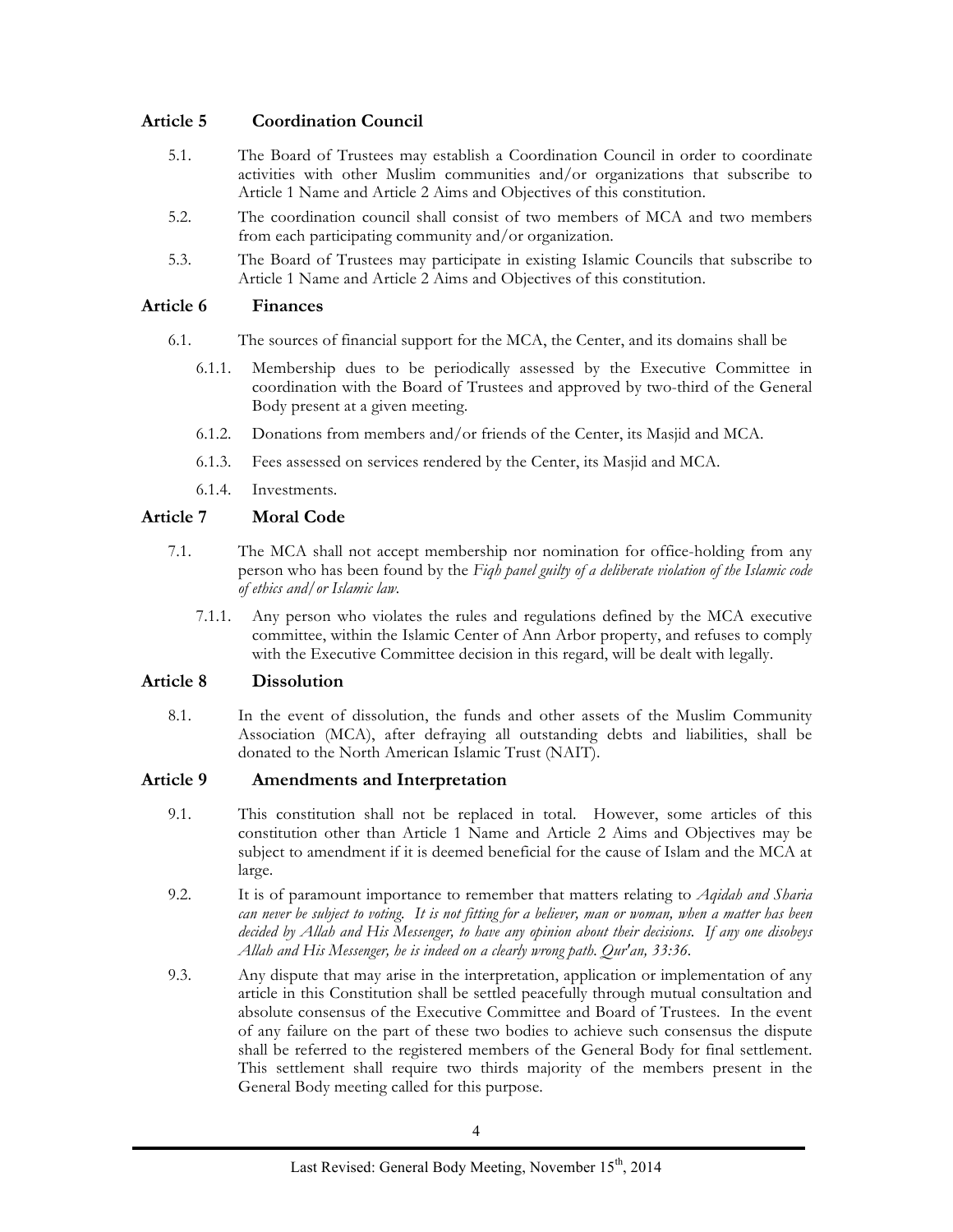#### **Article 10 Bylaws and Policies**

- 10.1. The Executive Committee with the approval of the Board of Trustees shall be responsible for the making of all bylaws and policies that are deemed necessary for the proper functioning of the Center, its Masjid and MCA.
- 10.2. All bylaws and policies shall be made in full spirit of this constitution.
- 10.3. The Executive Committee shall notify registered members of the MCA of all amended or new bylaws and policies by mail or via advertisement on the Center's bulletin boards or both. New and/or amended bylaws and policies shall be made part of the agenda of the General Body meeting for adoption.

#### **Article 11 Adoption of the Constitution**

11.1. The constitution, and its revision, when deemed necessary, shall be considered adopted when it is approved by two-thirds majority of the members present in the General Body meeting called for this purpose.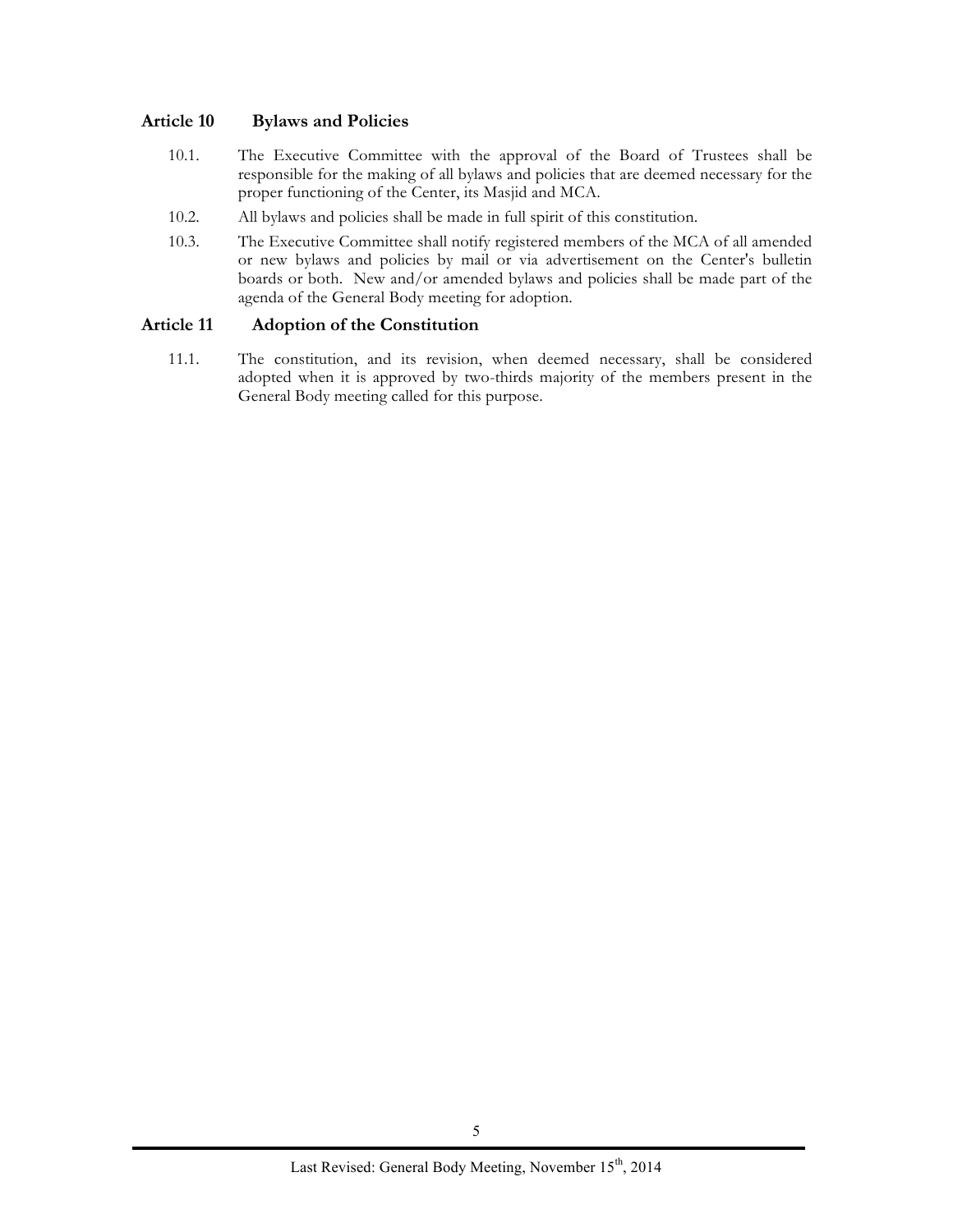## **BYLAWS AND POLICIES**

#### **1. GENERAL BODY**

#### **1.1. Membership**

- 1.1.1. Membership and composition as stated in Article (3) of the constitution.
- 1.1.2. Membership to the MCA shall be open throughout the calendar year and shall be renewable on a three year basis.
- 1.1.3. Application(s) for membership shall be presented to the Executive Committee for action in the regular meeting following their submission. Each General Body Member shall fill out a separate application for Registration except for spouses who can use the same application form, but both spouses shall sign the registration form.
- 1.1.4. Applicant(s) should be notified in writing within fifteen (15) days after the Executive Committee has reached a decision regarding the application(s).
- 1.1.5. Membership shall last for a period of three calendar years. Membership shall run from application date until December 31st of the third calendar year regardless of actual date of application for membership.
- 1.1.6. Being a registered member of MCA, one will *In Shaa' Allah be rewarded by Allah for a good deed done today and the hereafter. Further, registered members are rewarded by belonging to a Muslim group who is striving to build a cohesive, united Muslim Community despite the diversification of the cultural background of individual members.*
- 1.1.7. Registered members shall be entitled to the following:
	- 1.1.7.1. Use the various facilities and services offered by the Islamic Center and its Masjid in accordance with the appropriate rules and regulations issued from time to time by the Executive Committee.
	- 1.1.7.2. Receive regular information about the programs and activities of MCA such as Prayer and Iqamah schedules, community news letter, publications and directories, monthly gatherings and dinners etc.

#### **1.2. Meetings**

- 1.2.1. The General Body of MCA shall meet at least twice a year: 2nd Saturday of May and November, unless otherwise announced by the Executive Committee.
- 1.2.2. A General Body meeting shall be called at any time upon request of at least twenty per cent (20%) of the registered members.
- 1.2.3. Notice of a regular General Body meeting shall be mailed to members at least thirty (30) days in advance of such a meeting.
- 1.2.4. At least forty per cent (40%) of the current official membership shall be present to constitute a quorum for convening a General Body meeting and conducting business therein. If there is no quorum, the Executive Committee will call for another meeting after sixty (60) minutes. At that time business will be conducted whether quorum exists or not.
- 1.2.5. Decisions of the General Body shall be taken by a simple majority of the registered members present, unless otherwise specified herein.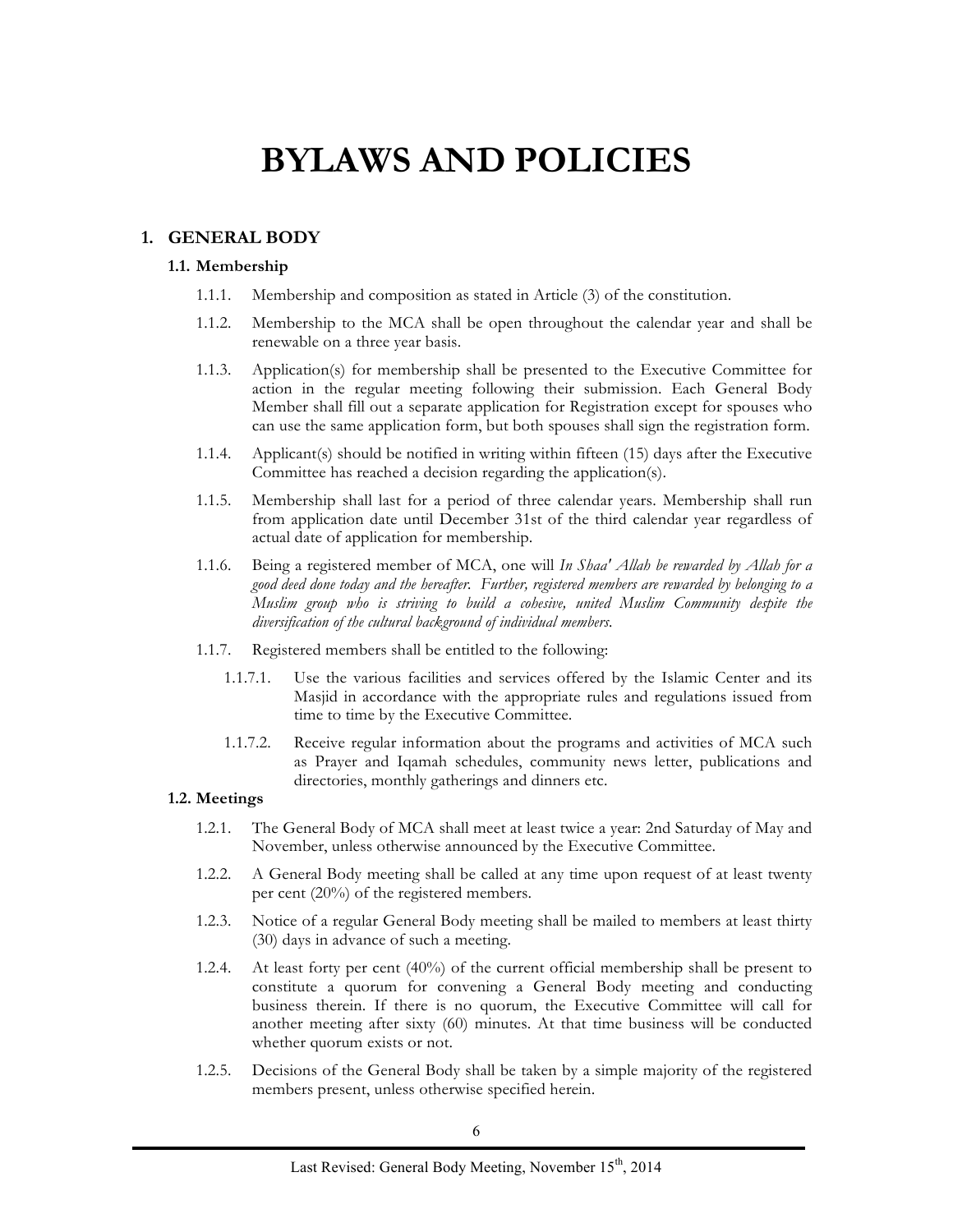- 1.2.6. Decisions of the General Body shall be binding on the Executive Committee and all other committees and employees.
- 1.2.7. Sixty (60) days prior to any General Body meeting, an ad-hoc secretariat called General Body Secretariat shall be appointed by the Executive Committee to coordinate and supervise the General Body meeting.

#### **1.3. General Body Secretariat**

- 1.3.1. The General Body Secretariat shall consist of 3-5 members; these members shall not be current Executive Committee members, nor nominees for office.
- 1.3.2. Function and Duties
	- 1.3.2.1. To mail notices of the General Body meeting and its agenda.
	- 1.3.2.2. To conduct the General Body meeting.
	- 1.3.2.3. To confirm membership records, validate voters registration, and determine the presence of a quorum.
	- 1.3.2.4. To coordinate and supervise election proceedings of the MCA.
	- 1.3.2.5. To gather and collate the names of nominees for the elected offices. The deadline for nominations shall be thirty (30) days before the scheduled date of the election. Nomination from the floor shall not be permitted during the time of the election.
	- 1.3.2.6. To examine the eligibility of the nominees according to the Constitution and Bylaws of the MCA.
	- 1.3.2.7. To obtain the consent of each candidate.
	- 1.3.2.8. To obtain and publish a short biographical resume of each candidate. This shall be made available to the voting members at least ten (10) days before the election date.
	- 1.3.2.9. Balloting for each position shall be held independently and results announced before proceeding to the subsequent position(s).
	- 1.3.2.10. To collect and tally the ballots cast for election, and proposals on the agenda. Ballots shall be counted at a General Body meeting and the result shall be validated by two members of the Executive Committee.
	- 1.3.2.11. Upon the end of the General Body meeting, the ad-hoc General Body Secretariat shall be automatically dissolved.
	- 1.3.2.12. All records of such meetings shall be handed over to the Secretary of the Executive Committee.

#### **1.4. Voting**

- 1.4.1. Each registered member who has been a registered member of the MCA at least three months prior to the time of the General Body meeting shall have the right to vote.
- 1.4.2. Voting members and non-voting members shall be separated in seating arrangement during the process of voting.
- 1.4.3. Voting by mail-in ballot is not permitted.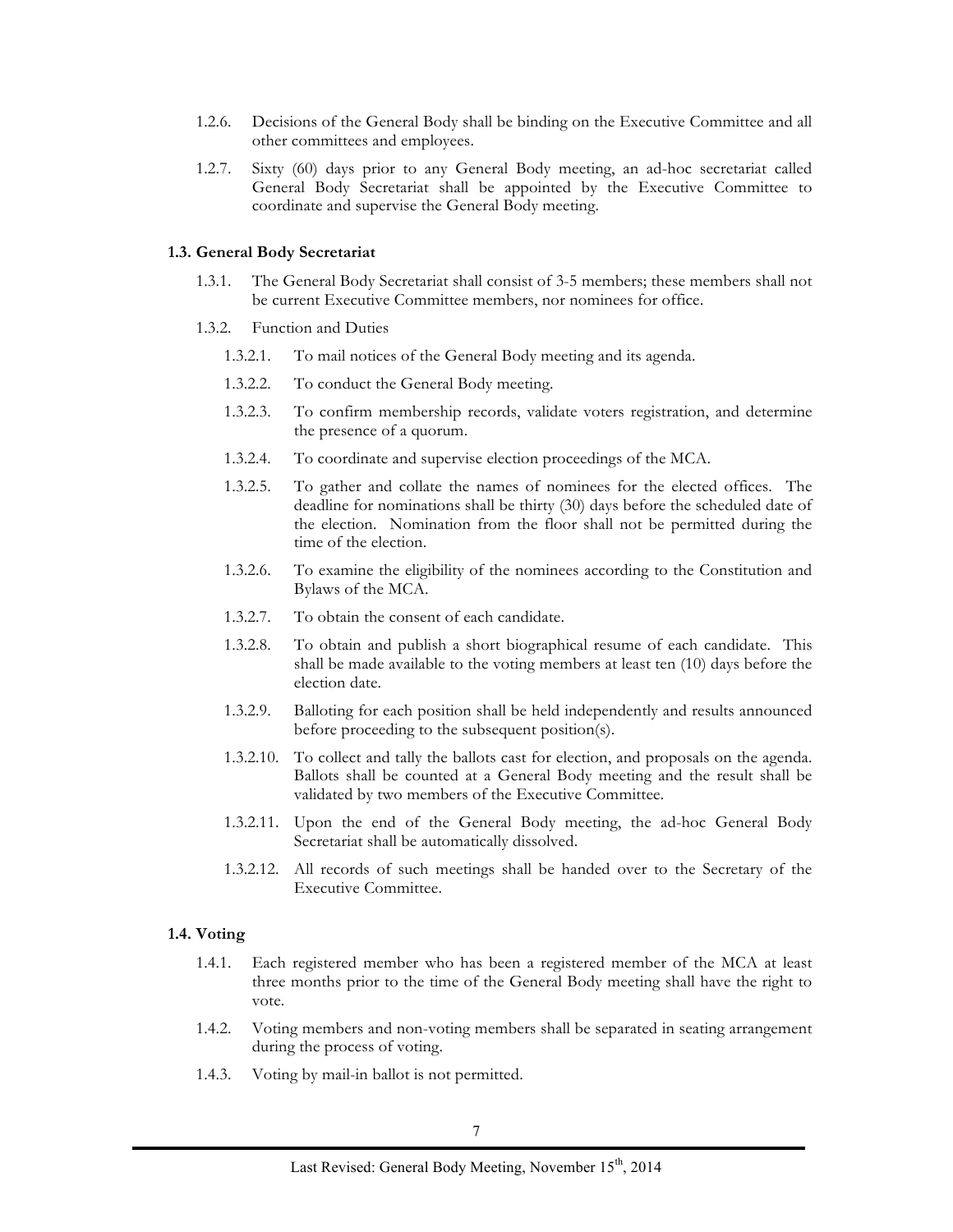#### **2. BOARD OF TRUSTEES**

#### **2.1. Definitions**

- $2.1.1$  Basis
	- 2.1.1.1. The Board of Trustees shall serve as the guardian of the Center, its Masjid, domain, and institutions; ensuring the strict adherence to the principles enumerated in the constitution and bylaws.

#### **2.1.2. Purpose**

2.1.2.1. The primary purpose of the Board of Trustees is to safeguard the institutions of the MCA and to ensure the proper achievement of its stated objectives.

#### **2.1.3. Composition**

- 2.1.3.1. The Board of Trustees shall be comprised of up to seven (7) members. These members shall be nominated by the Executive Committee and approved by the General Body of MCA. One member shall be the current President of MCA, the remaining 6 shall comprise of four (4) members who shall be elected every six (6) years and two (2) members who shall be elected every two (2) years. Any of the elected six (6) members, excluding the current President of MCA, can be removed from office only by the simple majority of the following three (3) bodies (1) Board of Trustees, (2) MCA Executive Committee, and (3) MCA General Body.
- 2.1.3.2. The President of the MCA shall not be one of the six (6) year term members.
- 2.1.3.3. There shall be no term limits on the two (2) members of the Board of Trustees provided they are willing to serve and are re-elected by the General Body.

#### **2.2. Structure and Operation**

2.2.1. Duties and Responsibilities

- 2.2.1.1. The specific duties and responsibilities of the Board of Trustees are defined as follows
	- 2.2.1.1.1. To be the legal guardian of the Center, its Masjid, domain and institutions.
	- 2.2.1.1.2. To approve all amendments to all amendable articles of the constitution and bylaws before submission of such to the registered members of the General Body for voting.
	- 2.2.1.1.3. To arbitrate disputes among the various organizations, institutions, Board of Directors, Executive Committee and their members.
	- 2.2.1.1.4. To enter into agreements and contracts for the purpose of furthering the aims and objectives of the Center, its Masjid, domain and institutions.
	- 2.2.1.1.5. To adopt the necessary ways and means to raise funds for the association.
	- 2.2.1.1.6. To accept or reject donations from individuals, trusts, testamentary transfers and organizations.
	- 2.2.1.1.7. To adopt investment decisions relating to the funds of the Center, its Masjid, domain and institutions in consultation with the Executive Committee and governing bodies of the various institutions, and domain.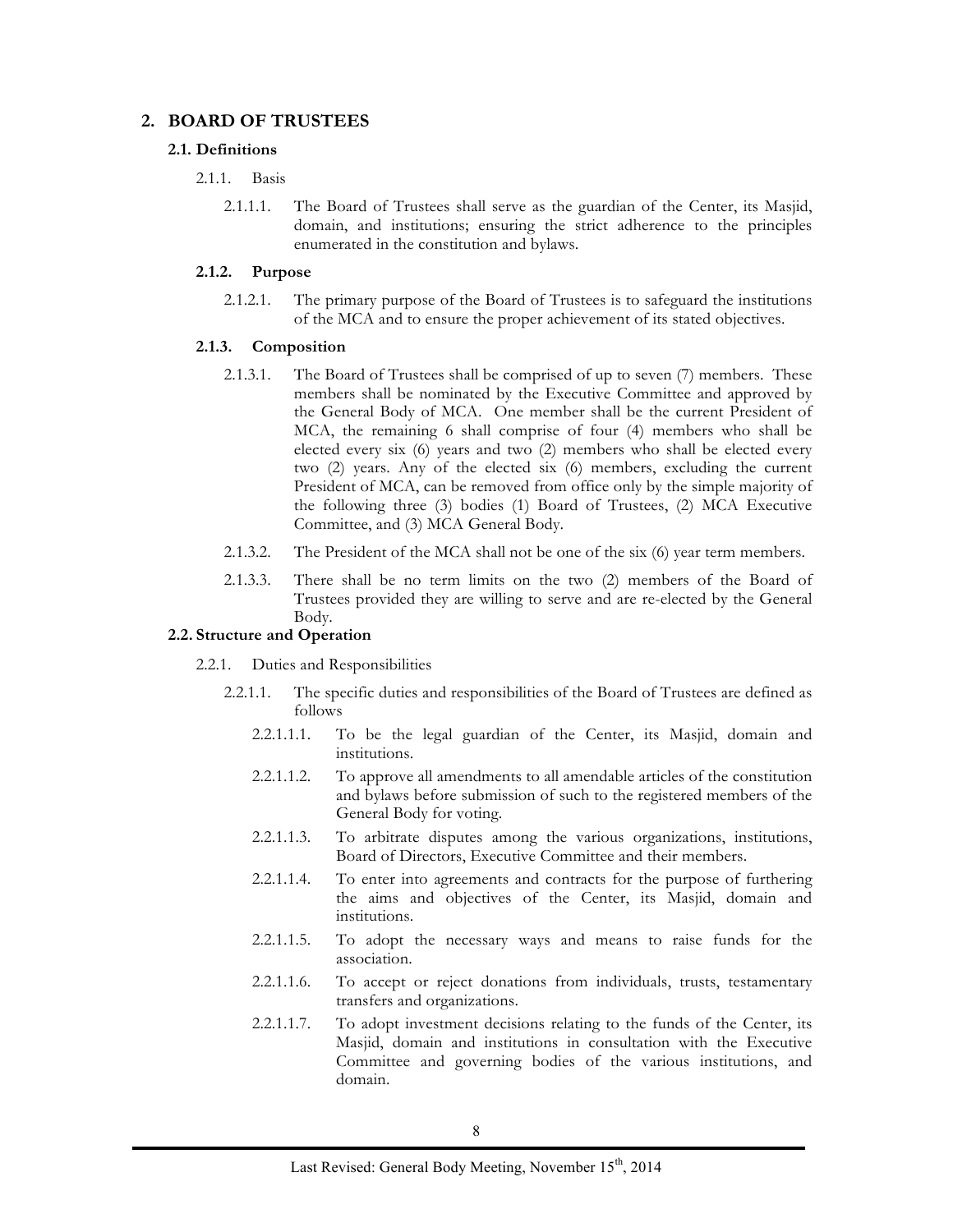- 2.2.1.1.8. To approve operating budgets of the Center, its Masjid, domain and institutions in close consultation with the Executive Committee and the various governing bodies responsible for developing their respective budgets.
- 2.2.1.1.9. To periodically evaluate the performance of the Executive Committee and the governing bodies of the various institutions, and domain.

#### **2.2.2. Eligibility for Office/Membership**

2.2.2.1. Any practicing male Muslim who subscribes to Article 1 "Name" and Article 2 "Aims and Objectives", who is thirty (30) years of age or older, and who has been a registered member of MCA for at least three (3) months is eligible for nomination to the membership of the Board of Trustees.

#### **2.2.3. Vacancies of the Board of Trustees**

- 2.2.3.1. Membership to the Board of Trustees shall be deemed vacant immediately upon the following conditions
	- 2.2.3.1.1. Death or insanity of an incumbent member.
	- 2.2.3.1.2. An accepted resignation.
	- 2.2.3.1.3. Revoking of appointment.
	- 2.2.3.1.4. Departure or removal from the Muslim community of Ann Arbor and Vicinity.
	- 2.2.3.1.5. Neglect or failure to fulfill duties as trustee member; failure to attend two (2) consecutive meetings without reasonable cause.
	- .2.2.3.1.6. Lacking an Islamic conduct as determined by the Fiqh panel.

#### **2.2.4. Officers of the Board of Trustees**

- 2.2.4.1. The officers of the Board of Trustees shall be the Chairman, Vice-Chairman and Secretary.
- 2.2.4.2. Members of the Board of Trustees shall hold office for two (2) consecutive years on a rotational basis.

#### **2.2.4.3. Election of officers**

- 2.2.4.3.1. Officers of the Board of Trustees shall be elected during its organizational meetings and shall assume office immediately.
- 2.2.4.3.2. Officers shall be elected by a majority vote of all trustees. In the event no candidate receives the required number of votes, further balloting continues until the required votes are received.

#### **2.2.4.4. Chairman Duties**

- 2.2.4.4.1. To preside over all meetings of the Board of Trustees.
- 2.2.4.4.2. To act, or designate a Board of Trustees member to act as the representative of the Board of Trustees at all meetings with state and local officials, at public meetings, functions and ceremonies when such is appropriate, provided however that the Chairman does not obligate the Board of Trustees to any agreement without prior authorization by the Board of Trustees.
- 2.2.4.4.3. To propose to the Board of Trustees the formation and membership of all committees, subject to approval by the Board of Trustees.
- 2.2.4.4.4. To review, prior to distribution, the agenda for all meetings of the Board of Trustees.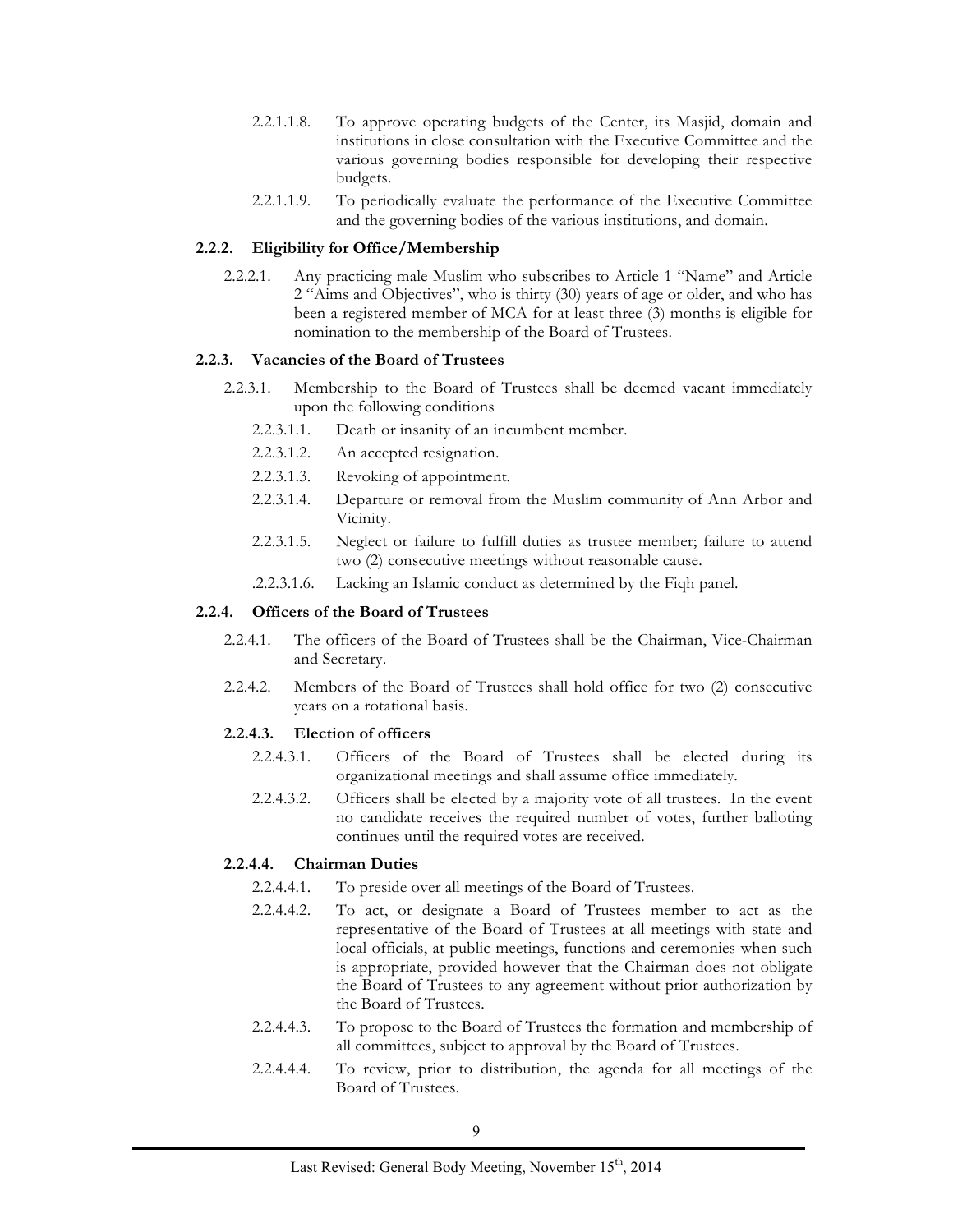- 2.2.4.4.5. To execute, authenticate and countersign such instruments and documents as prescribed by the Board of Trustees.
- 2.2.4.4.6. To perform such other duties and carry out such other responsibilities as may be prescribed by the Board of Trustees.

#### **2.2.4.5. Vice-Chairman Duties**

- 2.2.4.5.1. To serve as Chairman when for any reason the incumbent Chairman is unable to perform his duties and responsibilities.
- 2.2.4.5.2. To undertake such special assignments as may be assigned by the Chairman and/or by the Board of Trustees.

#### **2.2.4.6. Secretary Duties**

- 2.2.4.6.1. To solicit agenda items for the Board of Trustees meetings.
- 2.2.4.6.2. To record the minutes of all Board of Trustees proceedings and to maintain and distribute copies thereof as required by the Board of Trustees.
- 2.2.4.6.3. To prepare and distribute the prescribed notice of all meetings and elections/appointments.
- 2.2.4.6.4. To issue the annual report of the Board of Trustees and such other reports as may be required by the Board of Trustees.

#### **2.2.5. Meetings**

- 2.2.5.1. The Board of Trustees shall meet four times per year; once in January to set up goals and objectives for its own activities and review/approve of same for other governing bodies. The second and third meetings will be held in April and July respectively, to review the progress and achievements for self and those under its jurisdiction. The fourth meeting in October will serve to review/approve the final annual reports of self and those under its jurisdiction.
- 2.2.5.2. In addition, the Board of Trustees shall hold public hearings and other special meetings with the Executive Committee and the governing bodies of the various institutions, and domain as required by the business of the Board of Trustees.

#### **3. EXECUTIVE COMMITTEE**

#### **3.1. Definitions**

#### **3.1.1. Role**

3.1.1.1. The primary responsibility of the Executive Committee is to crystallize, in total cooperation with the Board of Trustees, the aims and objectives of this constitution into concepts of working policy and programs.

#### **3.1.2. Purpose**

3.1.2.1. The primary purpose of the Executive Committee is to administer the affairs of the MCA and to ensure that established policies are being effectively carried out by the Director-Imam and subcommittees under its supervision.

#### **3.1.3. Composition**

3.1.3.1. The Executive Committee of the MCA shall consist of ten (10) voting members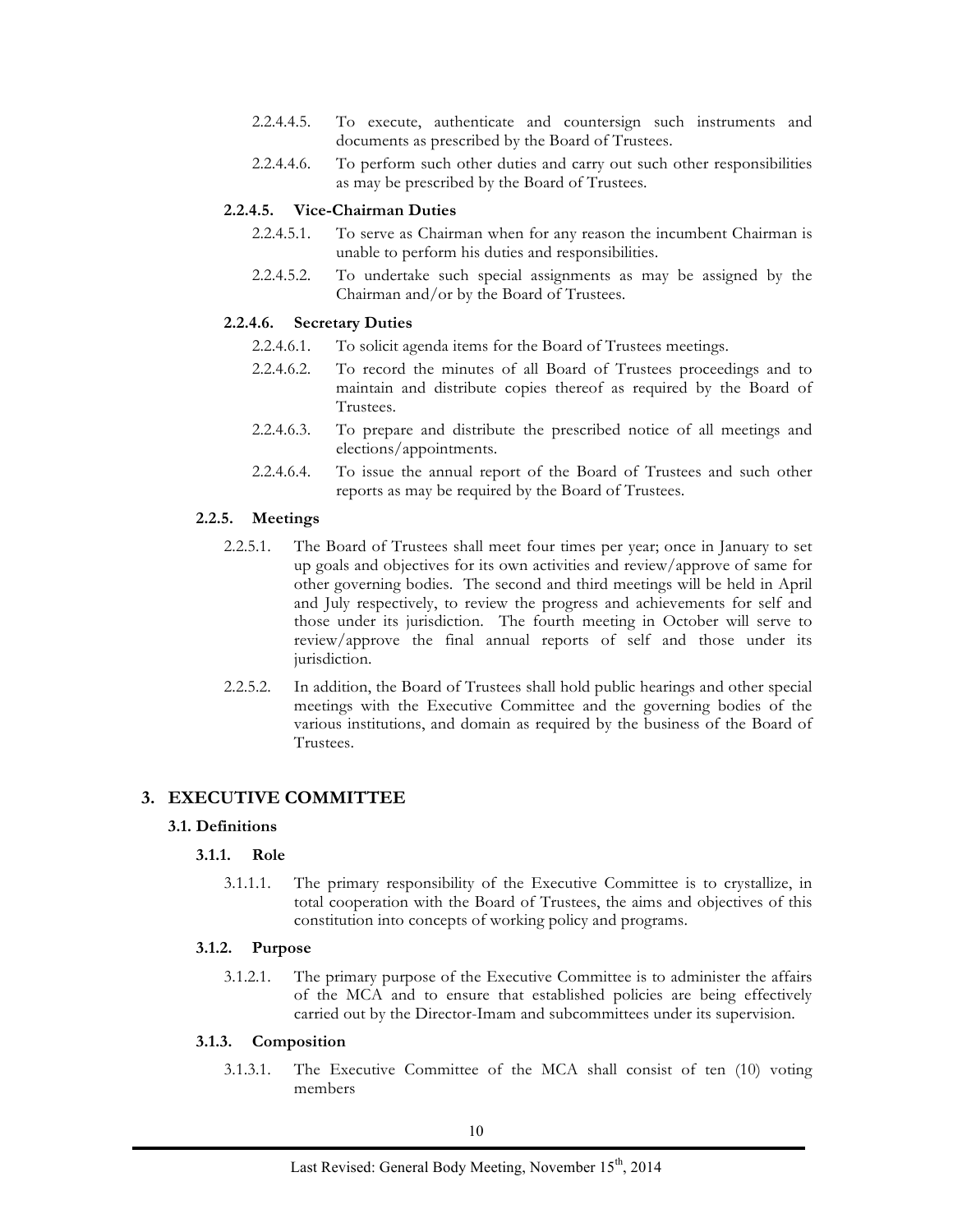- 3.1.3.1.1. Eight (8) voting members who are qualified to serve and who have been duly elected by the General Body of the MCA.
- 3.1.3.1.2. The two (2) additional voting members are the President of the MIA Board of directors, and the Director-Imam.
- 3.1.3.2. The ten (10) voting members of the Executive Committee shall be President, Vice President, Secretary, Treasurer, Chairmen of the Da'wah, Social, Education and Maintenance Committees, President of the MIA Board of directors, and the Director-Imam.
- 3.1.3.3. There shall be a non-voting Executive Committee members representing different ethnic groups; each ethnic group shall be encouraged to send one consular (if they so desire) to the Executive Committee representing that ethnic group for better understanding and coordination. The term for such consular shall be two (2) years unless re-designated for additional term. There is no limit on the number of such consular.
- 3.1.3.4. The term of office for elected Executive Committee members shall be two years for all eight (8) members.
- 3.1.3.5. There shall be a term limit for the elected Executive Committee members. No members of the MCA Executive Committee can serve more than two (2) consecutive terms – four (4) years. A person can be re-elected as a member of the Executive Committee provided he is willing to serve and was away from the Executive Committee membership for at least two (2) years.
- 3.1.3.6. The non-voting Executive Committee members shall be the immediate past President of the MCA, and the representatives of the different ethnic groups. These members shall be able to participate fully in all meetings and deliberation of the Executive Committee with the exception of voting.

#### **3.2. Structure and Operation**

#### **3.2.1. Duties and Responsibilities**

- 3.2.1.1. The specific duties and responsibilities of the Executive Committee are defined as follows
	- 3.2.1.1.1. To administer day-to-day affairs of MCA.
	- 3.2.1.1.2. To issue rules deemed necessary for efficient and effective operation of the MCA and its domain.
	- 3.2.1.1.3. To nominate members to the Board of Trustees.
	- 3.2.1.1.4. To establish standing, advisory and ad-hoc committees.
	- 3.2.1.1.5. To approve/disapprove membership applications.
	- 3.2.1.1.6. To collect membership dues and charitable donations on behalf of the MCA and its domain.
	- 3.2.1.1.7. To issue, in consultation with the Board of Trustees, the annual operating budget of the MCA and determine its expenditure.
	- 3.2.1.1.8. To advertise, screen and appoint salaried staff to fill paid positions for the MCA including but not limited to Director-Imam.
	- 3.2.1.1.9. To supervise the administration work of the Center and represent the Center in all matters relating to
		- 3.2.1.1.9.1. Administration.
		- 3.2.1.1.9.2. Public relations.
		- 3.2.1.1.9.3. Da'wah.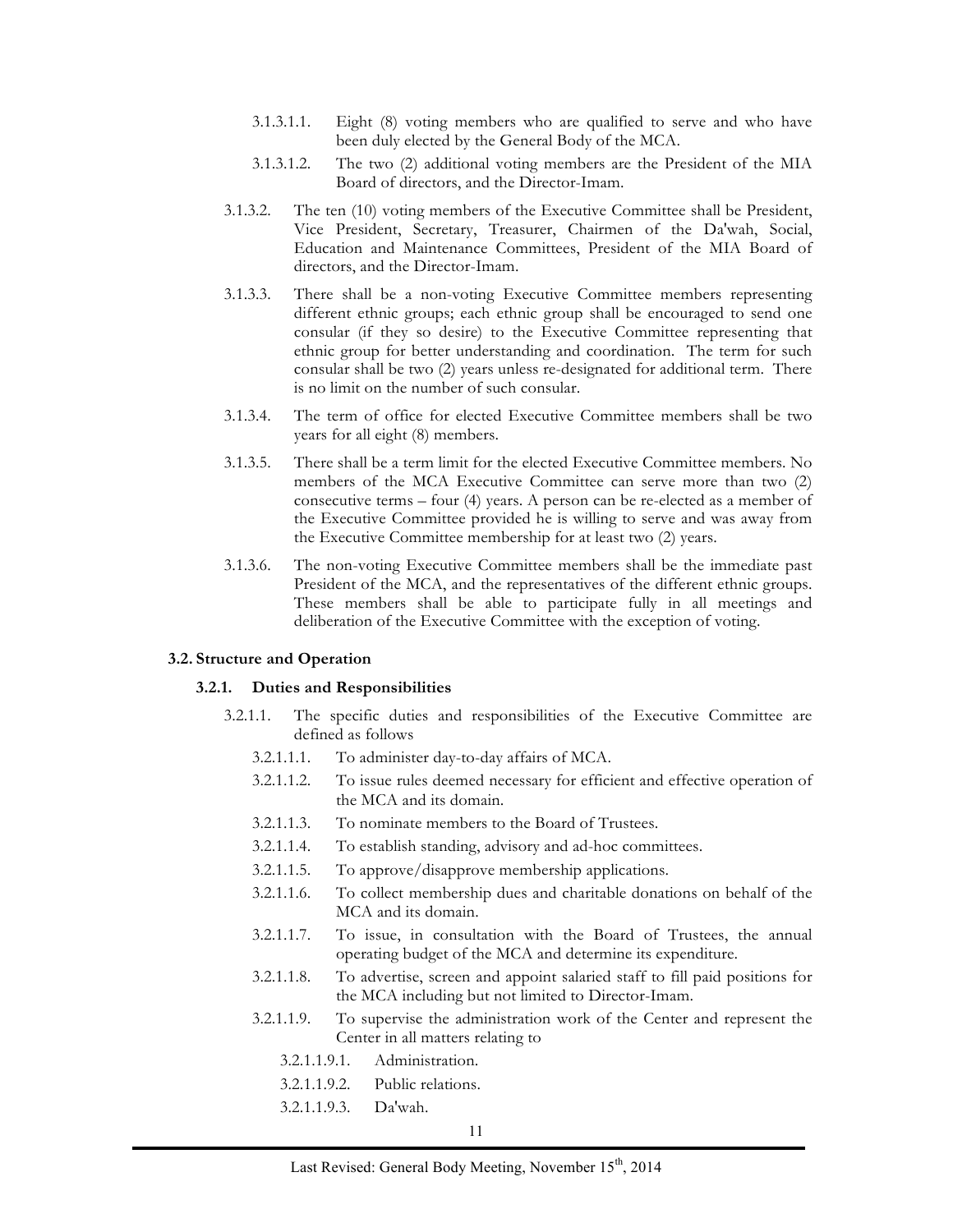- 3.2.1.1.9.4. Cultural and social exchanges with other Muslim and non-Muslim communities.
- 3.2.1.1.10. Initiate, recommend and implement maintenance, remodeling and cleaning programs for the Center.
- 3.2.1.1.11. To interpret the needs, concerns and problems of the Muslim community in order to establish policies and programs reflecting these needs, concerns and problems.
- 3.2.1.1.12. To do whatever necessary (within the confines of Islam and the Law) to achieve the stated objectives of the Organization.
- 3.2.1.1.13. Initiate, implement and supervise all Center programs and activities.

#### **3.2.1.2. Restrictions**

- 3.2.1.2.1. The Executive Committee shall not enter into relationship(s), accept funds or donations that could lead to the restriction of the activities or injure the independent status of this institution in any form or manner.
- 3.2.1.2.2. No Executive Committee member shall have the authority to make commitment(s) in the name of the MCA and/or its domain outside of a regular meeting unless so specified in writing or granted at a regular meeting and recorded in the minutes.

#### **3.2.2. Eligibility for Office**

3.2.2.1. Any practicing male Muslim who subscribes to Article 1 "Name" and Article 2 "Aims and Objectives", who is twenty-one (21) years of age or older, and who has been a registered member of MCA for at least three (3) months, is eligible for nomination to serve in the Executive Committee.

#### **3.2.3. Vacancies of the Executive Committee**

- 3.2.3.1. Membership to the Executive Committee shall be deemed vacant immediately upon the following conditions
	- 3.2.3.1.1. Death or insanity.
	- 3.2.3.1.2. An accepted resignation.
	- 3.2.3.1.3. Election being declared void by two-thirds majority of the General Body or Board of Trustees.
	- 3.2.3.1.4. Ceasing to possess the required qualifications for holding office.
	- 3.2.3.1.5. Departure or removal from the Muslim Community of Ann Arbor and vicinity.
	- 3.2.3.1.6. Neglect or failure to fulfill his duties as Executive Committee member, as determined by a majority of the Executive Committee, the Board of Trustees or recall by the General Body.
		- 3.2.3.1.6.1. This shall include missing three (3) regular consecutive Executive Committee meetings unless alternate arrangements are made.
		- 3.2.3.1.6.2. Upon petition of twenty per cent  $(20\%)$  of registered members, a General Body meeting shall be called to consider recall of any member. Upon a vote of two-thirds majority of the registered members present, the member in question shall be removed.
	- 3.2.3.1.7. Lacking an Islamic conduct.
- 3.2.3.2. A vacancy of a single member of the Executive Committee shall be filled within thirty (30) days by the remaining members of the Executive Committee and is to be confirmed by the Board of Trustees at its next regular meeting. Vacancies of more than one member of the Executive Committee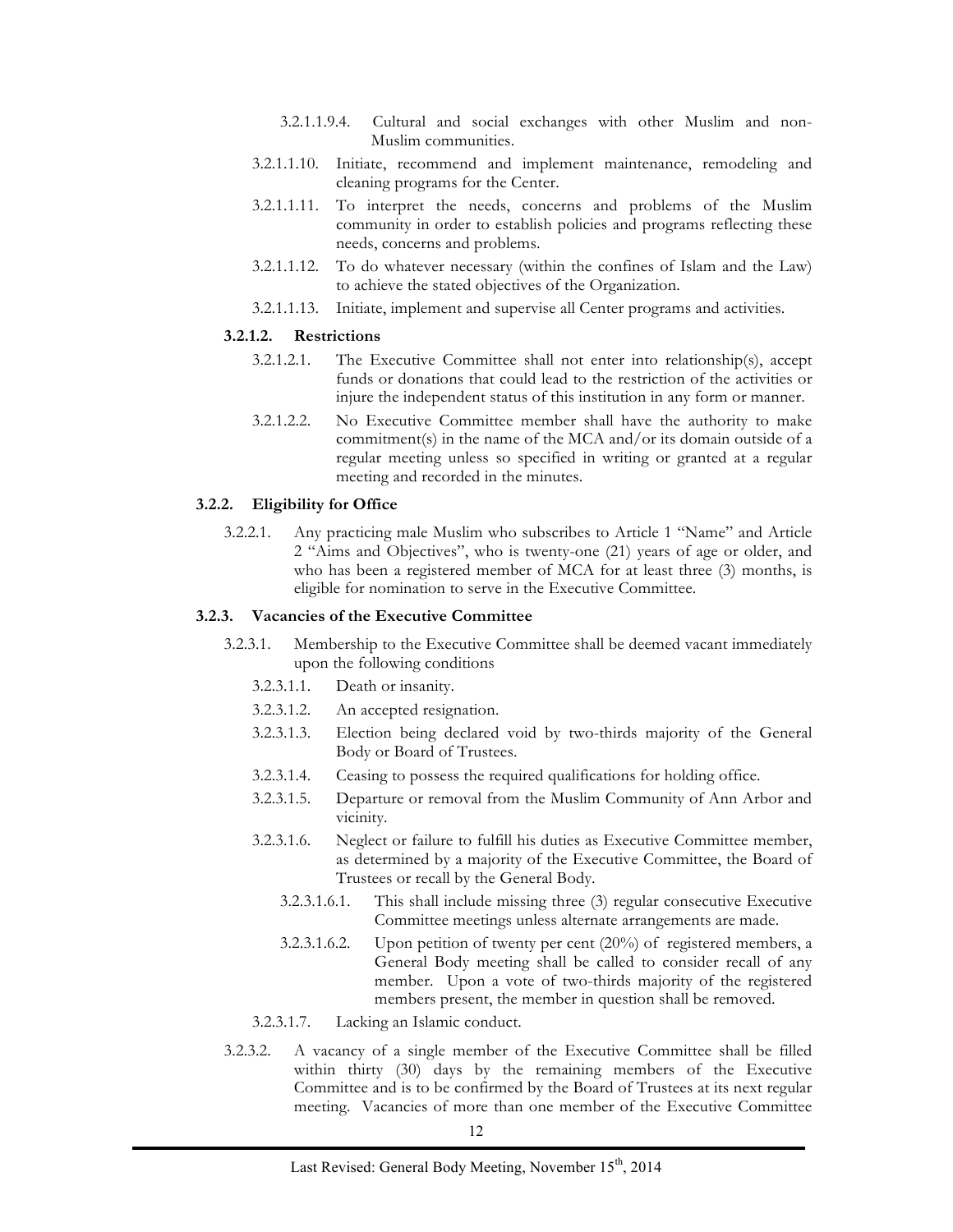occurring simultaneously shall be filled at a special meeting of the General Body.

#### **3.2.4. Officers of the Executive Committee**

3.2.4.1. The officers of the Executive Committee shall be the President, Vice-President, Secretary, Treasurer, and Chairmen of the Da'wah, Social, Education and Maintenance Committees.

#### **3.2.4.2. Election of Officers**

3.2.4.2.1. An election shall be held every other year in the month of November.

#### **3.2.4.3. Election Proceedings**

3.2.4.3.1. The General Body Secretariat shall coordinate and supervise election proceedings of the MCA.

#### **3.2.4.4. Voting**

- 3.2.4.4.1. Each registered member who has been a member of the MCA at least three months prior to the time of election shall have the right to vote.
- 3.2.4.4.2. Registered members and general members shall be separated in seating arrangement during the process of voting for Executive Committee members.
- 3.2.4.4.3. Members shall be elected at a General Body meeting by a simple majority vote of all registered members present. Voting by mail-in ballot is not permitted.
- 3.2.4.4.4. In the event that no candidate for office receives the required number of votes, further balloting shall continue for only the two candidates receiving the highest number of votes until one of the two is elected by a simple majority of all registered members present.
- 3.2.4.4.5. Those elected shall assume the responsibilities of office on January 1st of the following year.

#### **3.2.4.5. President Duties**

- 3.2.4.5.1. To implement plans and policies approved by the Board of Trustees.
- 3.2.4.5.2. To preside over all meetings of the Executive Committee.
- 3.2.4.5.3. To develop a two-year (2) master plan for the MCA activities.
- 3.2.4.5.4. To act, or designate an Executive Committee member to act, as the representative of the Executive Committee at all meetings and public functions and ceremonies when such representation is necessary and appropriate, provided however that the President does not obligate the Executive Committee to any agreement without authorization by the Executive Committee.
- 3.2.4.5.5. To propose to the Executive Committee the formation and membership of all committees, subject to approval by the Executive Committee.
- 3.2.4.5.6. To review, prior to distribution, the agenda for all meetings of the Executive Committee.
- 3.2.4.5.7. To execute, authenticate and countersign such instruments and documents as prescribed by the Executive Committee.
- 3.2.4.5.8. To perform such other duties and carry on such other responsibilities as may be prescribed by the Executive Committee.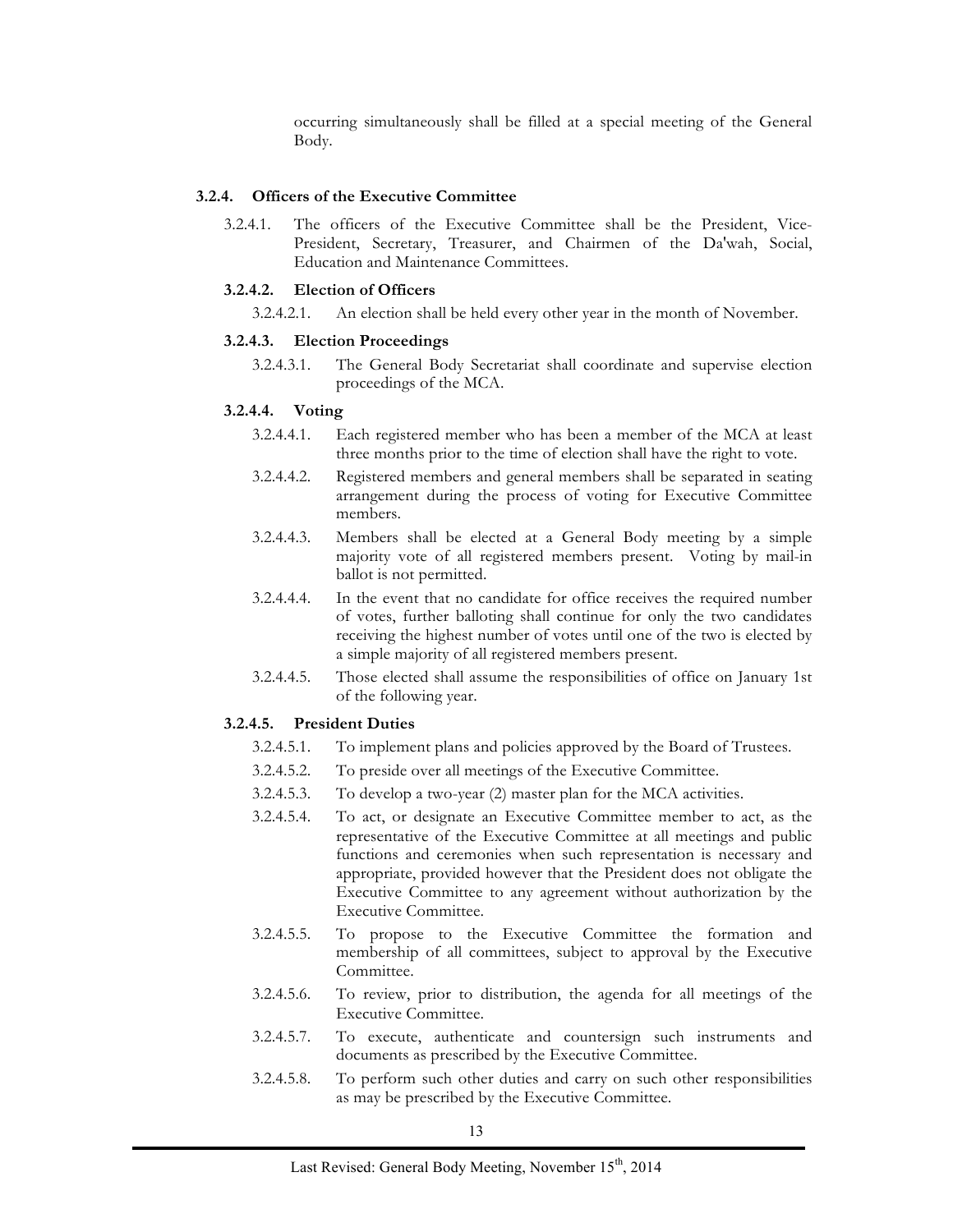#### **3.2.4.6. Vice-President Duties**

- 3.2.4.6.1. To serve as president when for any reason the incumbent President is unable to perform his duties and responsibilities.
- 3.2.4.6.2. To coordinate and supervise the activities of the MCA (including those of the Director-Imam and the Da'wah, Social, Education and Maintenance chairmen).
- 3.2.4.6.3. To undertake such special assignments as may be assigned by the President and by the Executive Committee.

#### **3.2.4.7. Secretary Duties**

- 3.2.4.7.1. To solicit agenda items for the Executive Committee meetings.
- 3.2.4.7.2. To record the minutes of all Executive Committee proceedings and to maintain and distribute copies thereof as required by the Executive Committee.
- 3.2.4.7.3. To post on the bulletin boards copies of approved agenda items and summary of the minutes of the Executive Committee meetings.
- 3.2.4.7.4. To prepare and distribute the prescribed notice of all meetings and appointments.
- 3.2.4.7.5. To safeguard, keep and maintain all records and documents of the MCA.
- 3.2.4.7.6. To issue the annual report of the MCA and such other reports as may be required by the Executive Committee.
- 3.2.4.7.7. To prepare and sign pay orders in settlement of community financial obligations or disbursement of funds and present to the President for countersignature, with prior consultation of the Treasurer about the financial situation.
- 3.2.4.7.8. To perform such other duties as may be required by the Executive Committee.

#### **3.2.4.8. Treasurer Duties**

- 3.2.4.8.1. To maintain the funds of the MCA.
- 3.2.4.8.2. To keep proper books of account of MCA money.
- 3.2.4.8.3. To pay out funds belonging to the MCA for the purpose specified by the Executive Committee on a proper order signed by the Secretary and counter-signed by the President of the Executive Committee.
- 3.2.4.8.4. To deposit the funds of the MCA in an authorized bank as selected by the Executive Committee. Such deposits will be made in the name of the MCA.
- 3.2.4.8.5. To submit to the Executive Committee annually, or more frequently if the Executive Committee so requires, a financial report of the MCA.
- 3.2.4.8.6. To explore and propose various means of developing the financial basis of the Organization.
- 3.2.4.8.7. To perform such other duties as may be required by the Executive Committee.
- 3.2.4.8.8. As an elected officer, the Treasurer bears a special responsibility to the Muslim Community for the expenditure and accounting of MCA funds.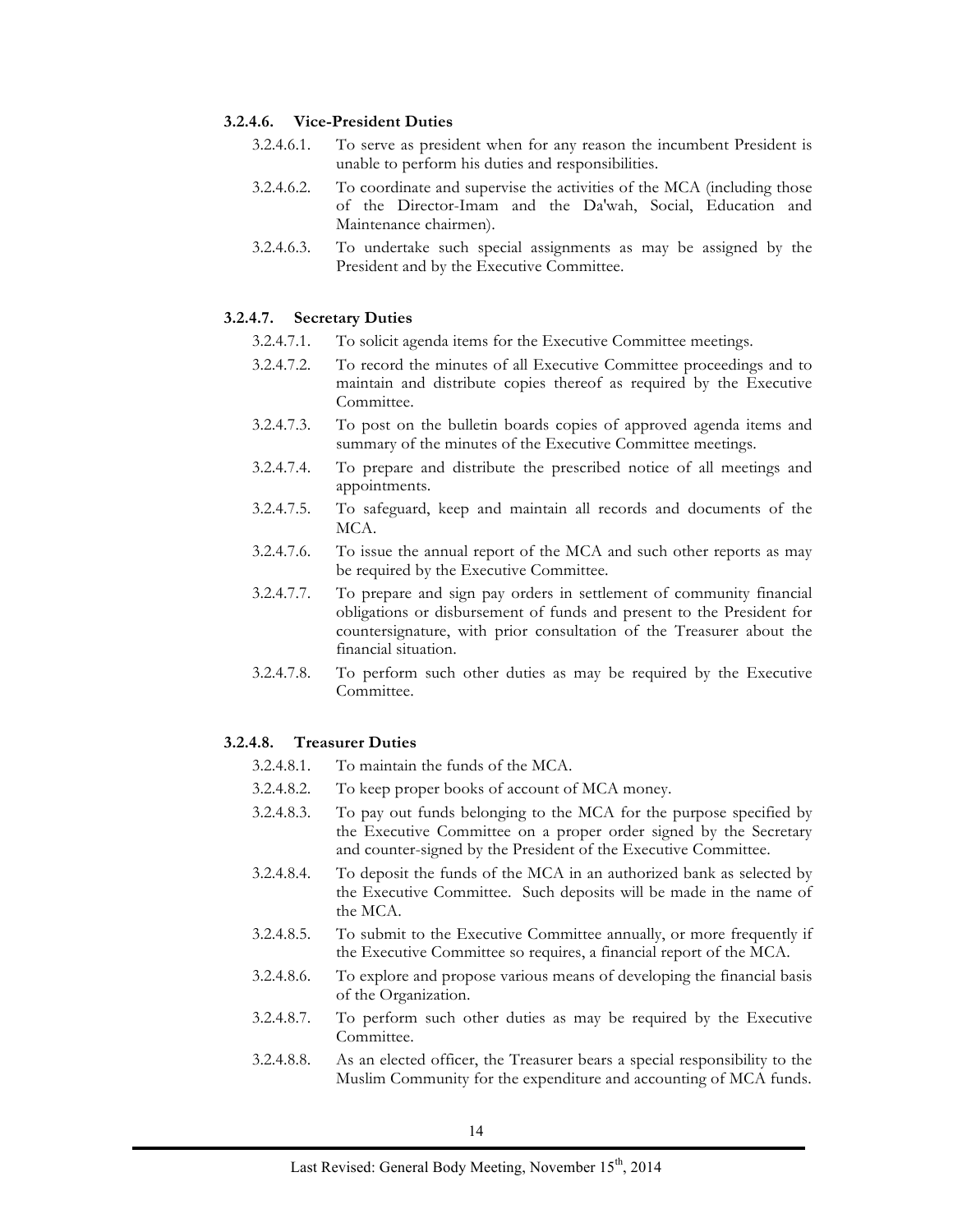#### **3.2.4.9. Da'wah Committee Chairman Duties**

- 3.2.4.9.1. To prepare and maintain a timetable of Salat for the Ann Arbor area, and the Iqamah at the Islamic Center.
- 3.2.4.9.2. To prepare and determine, in cooperation with Director-Imam and Fiqh panel, the proper timings of Ramadhan and Eids based on visual moon-sighting.
- 3.2.4.9.3. To supervise the preparation and functioning of Jum'ah prayer, in cooperation with the Director-Imam and Fiqh panel.
- 3.2.4.9.4. To initiate a program of Islamic training and awareness among the members of the Community, in coordination with the Social and Education committees Chairpersons and the Director-Imam.
- 3.2.4.9.5. To initiate a program of da'wah among non-Muslims.
- 3.2.4.9.6. To respond to all requests for information related to da'wah.

#### **3.2.4.10. Social Committee Chairman Duties**

- 3.2.4.10.1. To receive, review, and present membership applications to the Executive Committee for consideration, and notify the applicant of the Executive Committee decision. Also, maintain an updated list of current MCA members.
- 3.2.4.10.2. To receive and review with the Secretary and the Treasurer all requests for financial support from within the Community prior to submitting to the Executive Committee.
- 3.2.4.10.3. To supervise all MCA social activities, such as community dinners, MCA picnics and camps, etc.
- 3.2.4.10.4. To coordinate activities, when appropriate, with other committees of the MCA.

#### **3.2.4.11. Education Committee Chairman Duties**

- 3.2.4.11.1. Arrange speakers: coordinate with Director-Imam.
- 3.2.4.11.2. Coordinate speaker's travel and hotel arrangements with the Vice-President.
- 3.2.4.11.3. Coordinate Sunday school with the Principal, Teachers, Volunteers and Director-Imam.
- 3.2.4.11.4. Coordinate weekend Quran memorizing classes with volunteers and Director-Imam.
- 3.2.4.11.5. To coordinate activities, when appropriate, with other committees of the MCA.
- 3.2.4.11.6. Arrange babysitter during the month of Ramadan and other programs as needed.
- 3.2.4.11.7. To produce the community educational newsletter, and coordinate and supervise the publication of any other material produced within the MCA.
- 3.2.4.11.8. Arrange educational activities as needed for the masjid.

#### **3.2.4.12. Maintenance Committee Chairman Duties**

3.2.4.12.1. Ensure the maintenance of all MCA property and that of its subsidiaries.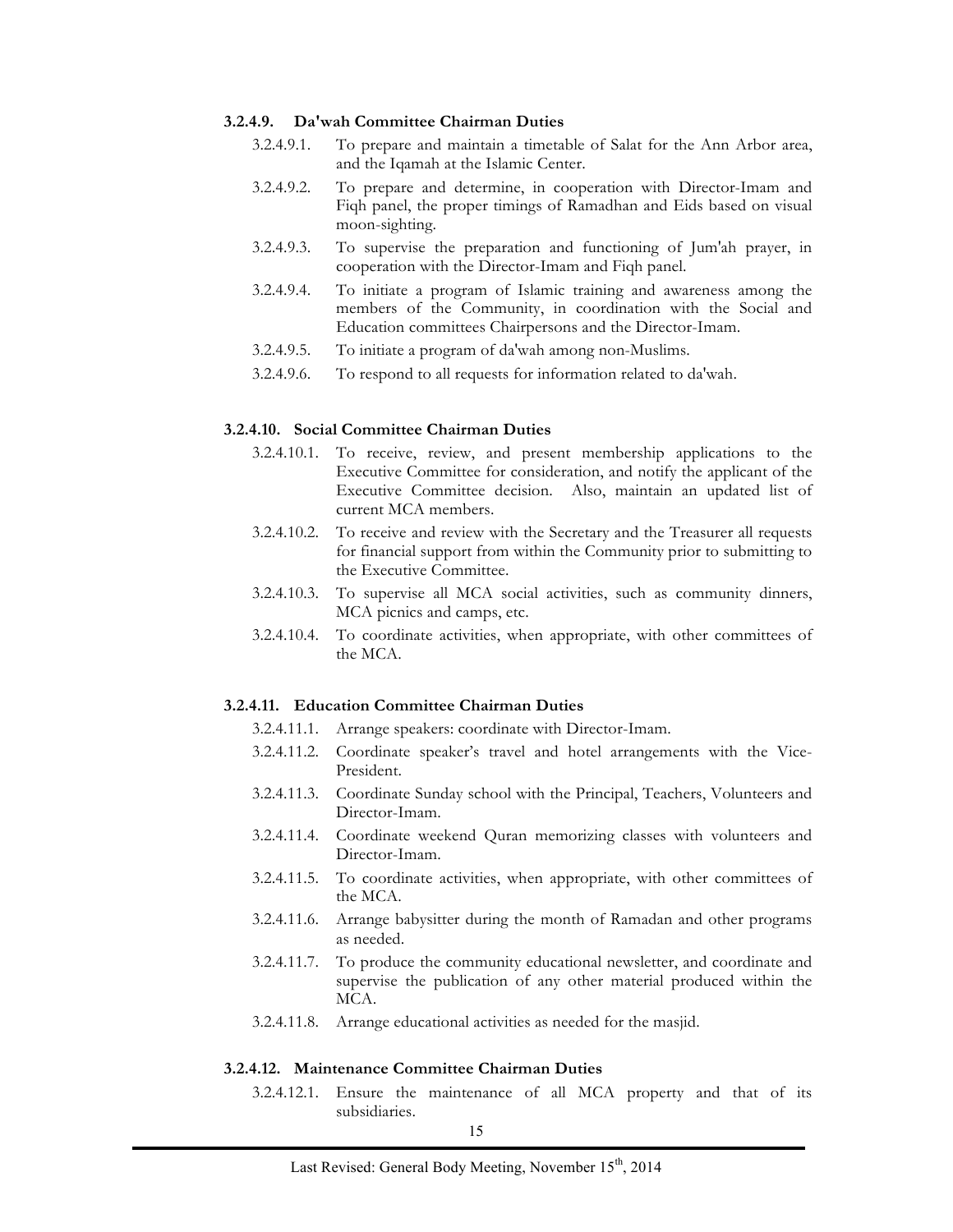#### **3.2.5. Meetings**

- 3.2.5.1. A meeting is a convening of the Executive Committee at which a quorum is present for the purpose of deliberating toward or rendering a decision on MCA policy or transacting business on behalf of the MCA.
- 3.2.5.2. Regular meetings of the Executive Committee shall be held once a month and be open to all members of the MCA.

#### **3.2.5.3. Notice of regular meetings**

- 3.2.5.3.1. Within ten (10) days after the annual organizational meeting, the Secretary of the Executive Committee shall post the schedule of all regular meetings for the following year. This notice shall include the dates, times, and places of regular meetings.
- 3.2.5.3.2. Notice of regular meetings shall be announced during Jum'ah announcement and posted in the bulletin boards.
- 3.2.5.3.3. If there is a change in the schedule of regular meetings of the Executive Committee, the change shall be posted within three (3) days after the meeting in which the change is made.
- 3.2.5.3.4. Any meeting of the Executive Committee may be adjourned or recessed to another time or place by a majority vote of those present.
- 3.2.5.3.6. Nothing in this policy shall bar the Executive Committee from meeting in emergency sessions in the event of an imminent problem or threat to the safety and welfare of the MCA, its institutions, domain, and personnel.

#### **3.2.5.4. Agenda**

- 3.2.5.4.1. Agenda items must be submitted in writing to the Secretary ten (10) days prior to the scheduled meeting.
- 3.2.5.4.2. The agenda and accompanying documents for meetings shall be prepared by the Secretary and submitted to the President of the Executive Committee for his review prior to distribution.
- 3.2.5.4.3. The agenda and documents for all regular and briefing meetings shall be distributed to each member of the Executive Committee at least five (5) days prior to the scheduled meeting and twenty four (24) hours prior to any special meeting.
- 3.2.5.4.4. The agenda for a regular meeting shall contain all items of business to be considered and shall be posted on the bulletin boards five (5) days prior to the scheduled meeting.

#### **3.2.5.5. Voting**

- 3.2.5.5.1. When a question is put to the Executive Committee for voting, a member may vote affirmatively by answering "yes", negatively by saying "no", or may abstain from voting.
- 3.2.5.5.2. The "yes", "no", and abstention shall be recorded by name unless all members are present and the vote is unanimous. The record of voting shall be entered into the minutes by the Secretary.
- 3.2.5.5.3. In case of tie vote, the side of the President shall prevail.
- 3.2.5.5.4. An Executive Committee member shall abstain from voting on any matter in which his personal or professional gain is in conflict with the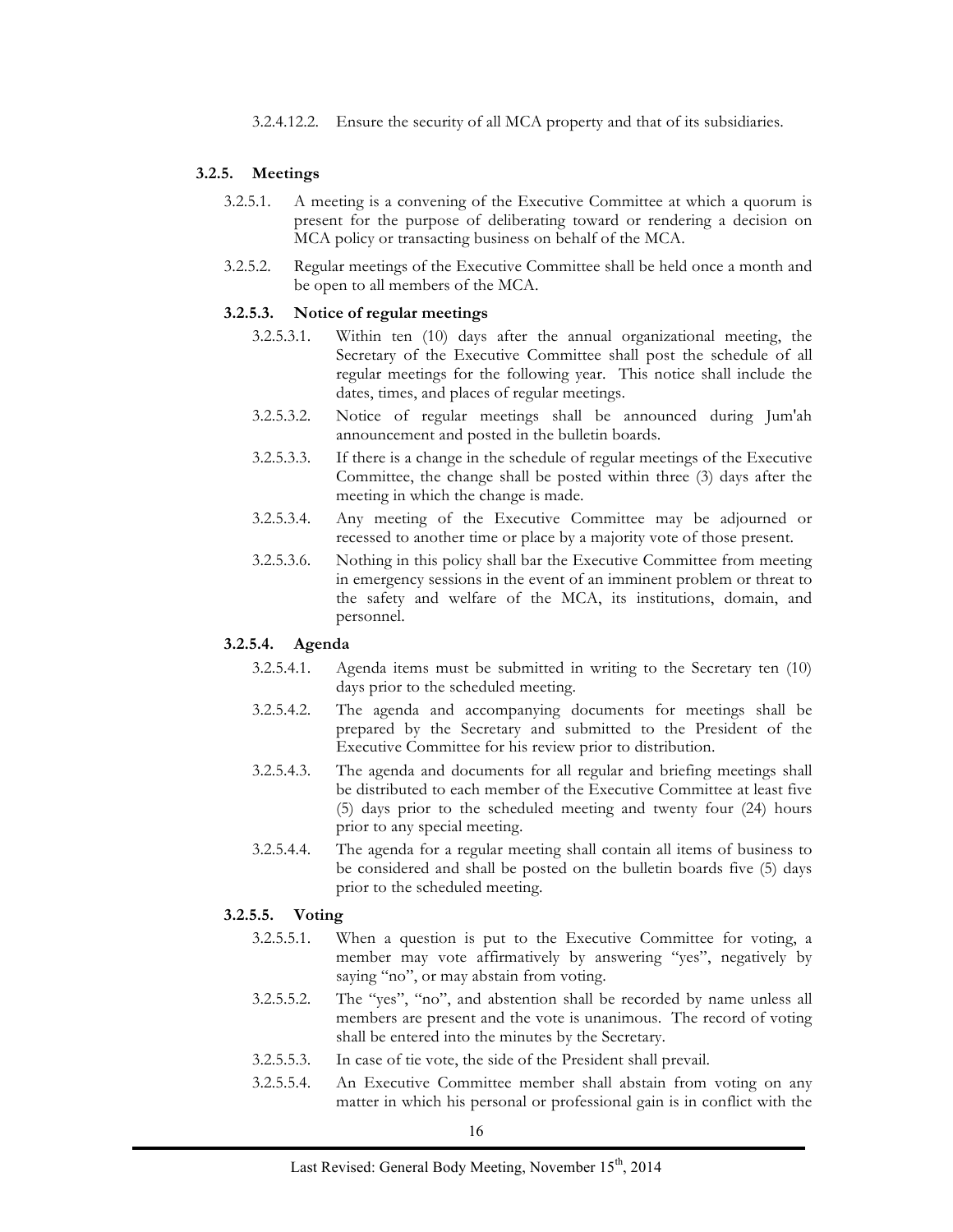best interest of the MCA or on any question involving the conduct of the Executive Committee member. A conflict of interest shall include but not be limited to financial matters.

3.2.5.5.5. The eligibility of any Executive Committee member to vote on any matter shall be finally determined by a majority of Executive Committee members present excluding the vote of the Executive Committee member involved.

#### **3.2.5.6. Quorum**

3.2.5.6.1. A majority of the voting members of the Executive Committee (5) shall constitute a quorum for the purpose of transacting business. In the event that a quorum is not present, the meeting shall be rescheduled by the President or the officer presiding over the meeting.

#### **3.2.5.7. Minutes**

- 3.2.5.7.1. The Secretary shall maintain the minutes of all Executive Committee meetings. These minutes shall indicate the date, time, place, members present, members absent and all decisions made at a meeting. The minutes shall include a record of all actions taken by the Executive Committee and a record of all votes taken at the meeting. Each matter of action shall be numbered sequentially and the language of all motions shall be accurately recorded.
- 3.2.5.7.2. Minutes of regular meetings shall be community records open to inspection by registered members, and shall be available at the Islamic Center.
- 3.2.5.7.3. Summary of approved minutes shall be posted for public inspection within seven (7) days after the meeting at which they are approved.

#### **4. COORDINATION COUNCIL**

#### **4.1. Definition**

#### **4.1.1. Basis**

- 4.1.1.1. The Coordination Council shall serve as a vehicle for crystallizing the ideals, unifying the efforts and coordinating the resources and activities of the local Muslim communities in the Greater Detroit area.
- 4.1.1.2. Any Islamic organization in the Greater Detroit area that subscribes to Article 1 "Name" and Article 2 "Aims and Objectives" of this constitution is eligible to affiliate and join the Coordination Council.

#### **4.1.2. Purpose**

- 4.1.2.1. The purposes of the coordination council shall be
	- 4.1.2.1.1. To carry on religious, educational, social, civic, charitable, research and other Islamic activities.
	- 4.1.2.1.2. To serve as a vehicle for establishing Muslim institutions to address the various needs of the Muslim communities in this area, i.e., financial, social, educational and spiritual.

#### **4.1.3. Composition**

4.1.3.1. The coordination council shall consist of two (2) representatives from MCA and two (2) representatives from each affiliate organization, appointed by or from the respective Executive Committees and/or Board of Trustees of each organization.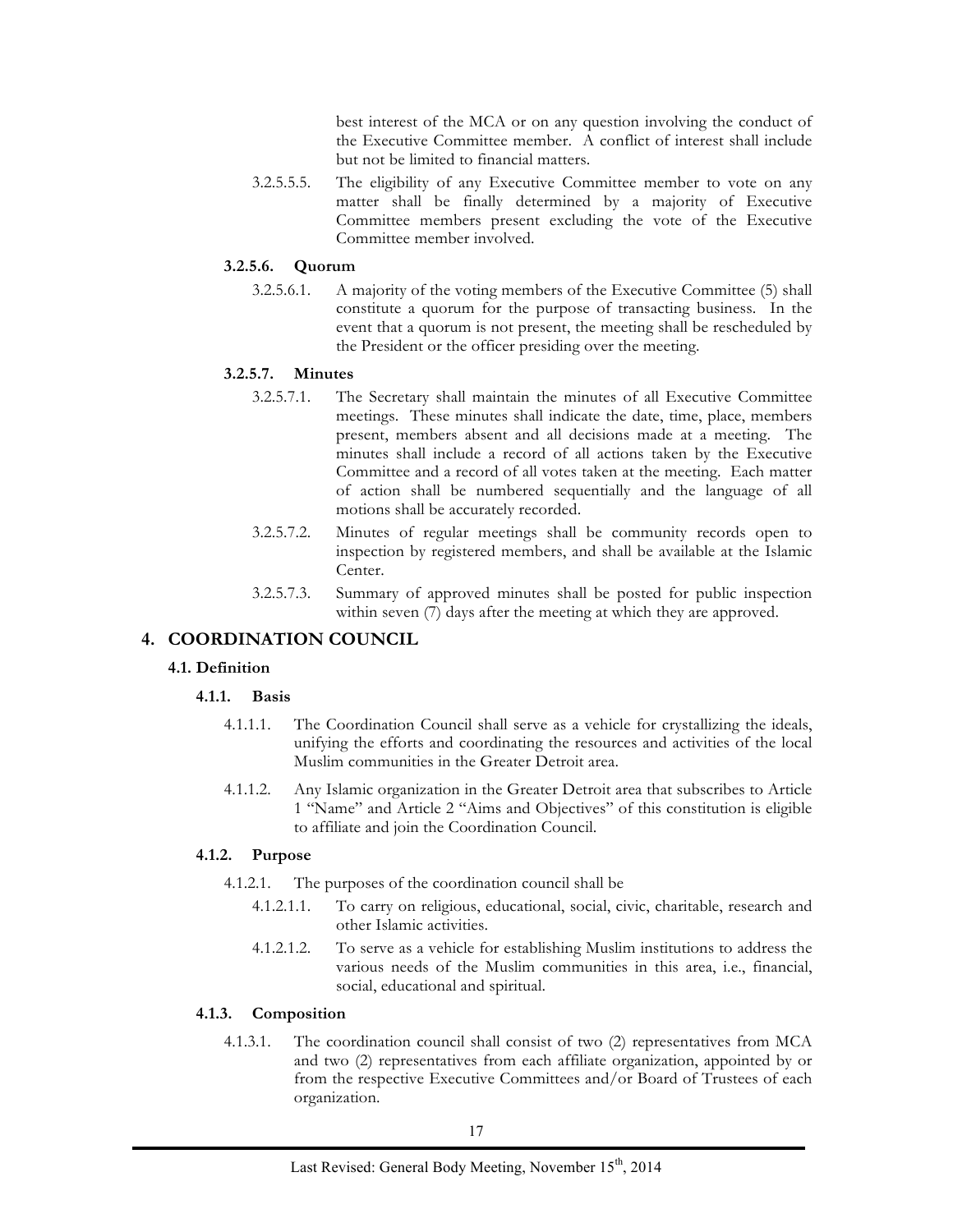#### **4.2. Structure and Operation**

#### **4.2.1. Duties and Responsibilities**

- 4.2.1.1. The primary role of the coordination council is to safeguard the institutions of the council and to ensure the proper achievement of its stated objectives.
- 4.2.1.2. It is the responsibility of the council to crystallize the ideas and goals of its constituent communities into concepts of policy and to facilitate their implementation by the members of the council.
- 4.2.1.3. It is the responsibility of the Coordination Council also to engage in a continual process of appraisal and evaluation vis-a-vis the general operation of the council.
- 4.2.1.4. The specific powers of the coordination council are defined as follows
	- 4.2.1.4.1. To be the legal guardian of the joint projects undertaken by the council.
	- 4.2.1.4.2. To develop procedures and regulations to facilitate its business and activities.
	- 4.2.1.4.3. To appoint members to the boards, councils and committees of its joint projects.
	- 4.2.1.4.4. To make such rules and bylaws as may be necessary for the effective governing of the council and the operation of its joint projects.
	- 4.2.1.4.5. To interpret the needs, concerns and problems of the Muslim communities in order to establish programs and policies reflecting these needs, concerns and problems.
	- 4.2.1.4.6. To enter into no relationship and accept no funds or donations that would restrict the operation and authority of the council.

#### **4.2.2. Eligibility for Office**

4.2.2.1. Any person, thirty (30) years or older, who is an active member of his community is eligible for appointment to the membership of the council.

#### **4.2.3. Vacancies of the Council**

- 4.2.3.1. Membership to the council shall be deemed vacant immediately upon the following conditions
	- 4.2.3.1.1. Death or insanity of an incumbent member.
	- 4.2.3.1.2. Resignation.
	- 4.2.3.1.3. Revoking of appointment.
	- 4.2.3.1.4. Departure or removal from the affiliate Muslim communities.
	- 4.2.3.1.5. Neglect or failure to fulfill duties as council member.
	- 4.2.3.1.6. Lacking an Islamic conduct.

#### **4.2.4. Officers of the Council**

- 4.2.4.1. The council shall have the following officers Chairman, Assistant Chairman and Secretary.
- 4.2.4.2. There shall be no term limits on office holding provided the incumbent is willing to serve and is re-elected by their respective communities.

#### **4.2.4.3. Election of Officers**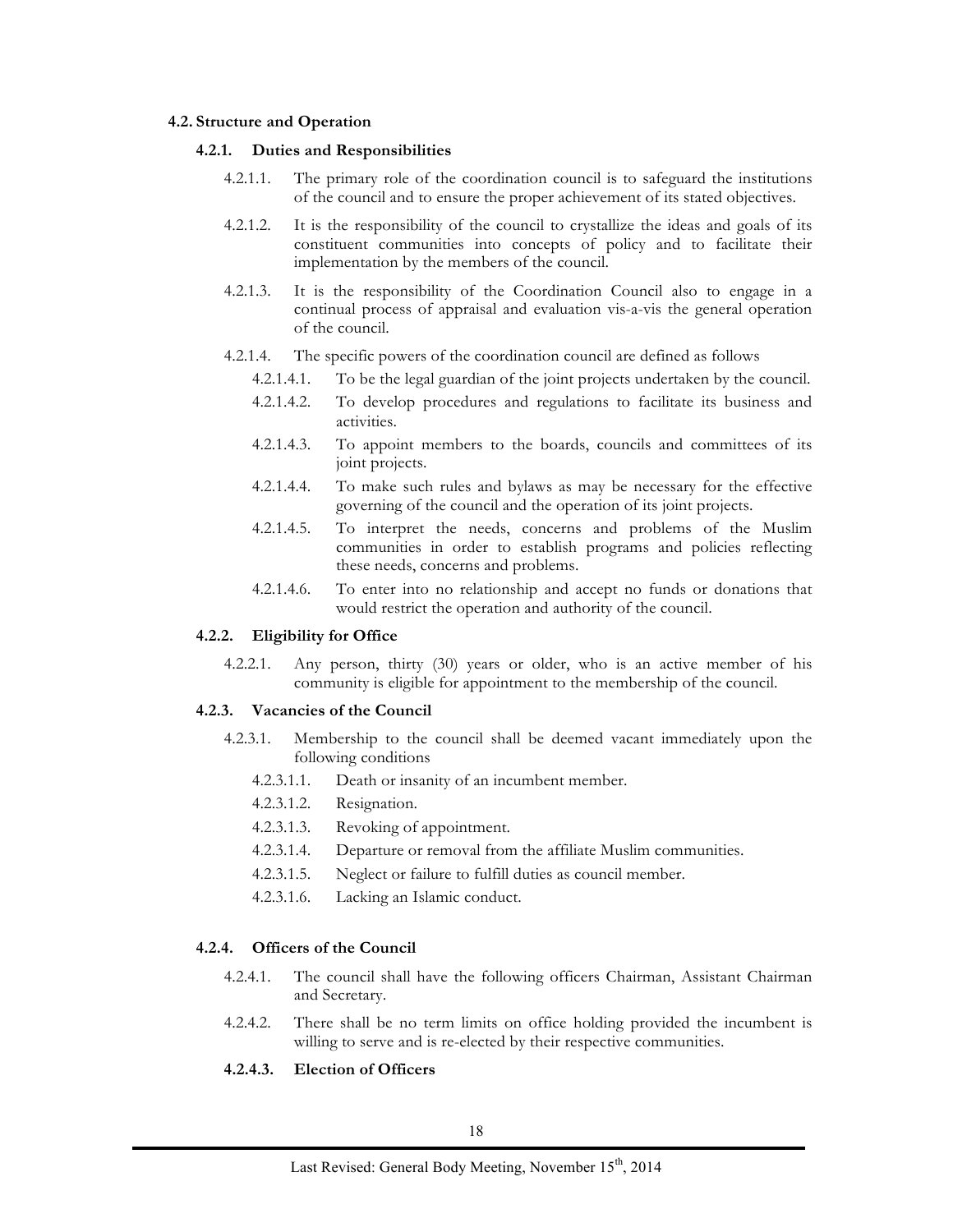- 4.2.4.3.1. Officers of the council shall be elected at its annual organizational meeting
- 4.2.4.3.2. Officers shall be elected by a majority vote of all members of the council. In the event no candidate receives the required number of votes, further balloting continues until the required votes are received.

#### **4.2.4.4. Chairman Duties**

- 4.2.4.4.1. To act as the presiding officer at all meetings of the council.
- 4.2.4.4.2. To act, or designate a council member to act as the representative of the council at all meetings with state and local officials, at public meetings, functions and ceremonies when such is appropriate, provided however that the Chairman does not obligate the council to any agreement without prior authorization by the council.
- 4.2.4.4.3. To propose to the council for approval the formation and membership of all boards, and committees.
- 4.2.4.4.4. To review, prior to distribution, the agenda for all meetings of the council.
- 4.2.4.4.5. To execute, authenticate and countersign such instruments and documents as prescribed by the council.
- 4.2.4.4.6. To perform such other duties and carry out such other responsibilities as may be prescribed by the council.

#### **4.2.4.5. Assistant Chairman Duties**

- 4.2.4.5.1. To serve as Chairman when for any reason the incumbent Chairman is unable to perform his duties and responsibilities.
- 4.2.4.5.2. To undertake such special assignments as may be assigned by the Chairman and/or by the council.

#### **4.2.4.6. Secretary Duties**

- 4.2.4.6.1. To solicit agenda items for the Coordination Council meetings.
- 4.2.4.6.2. To record the minutes of all council proceedings and to maintain and distribute copies thereof as required by the council.
- 4.2.4.6.3. To prepare and distribute the prescribed notice of all meetings and elections/appointments.
- 4.2.4.6.4. To issue the annual report of the council and such other reports as may be required by the council.

#### **4.2.5. Meetings**

- 4.2.5.1. The coordination council shall meet quarterly to plan its activities and to review its status and progress.
- 4.2.5.2. In addition, the council shall hold public hearings and other special meetings with the Muslim communities as required by the business of the council.

#### **5. DIRECTOR-IMAM**

- 5.1. THE APPOINTMENT AND DISMISSAL OF THE DIRECTOR-IMAM SHALL BE DECIDED BY THE EXECUTIVE COMMITTEE AND THE BOARD OF TRUSTEES WITH THE APPROVAL OF A SIMPLE MAJORITY OF THE GENERAL BODY.
- 5.2. The Director-Imam shall work under the guidance and authorization of the Executive Committee to implement his duties as outlined in the *Director/Imam: Job Description And Specifications.*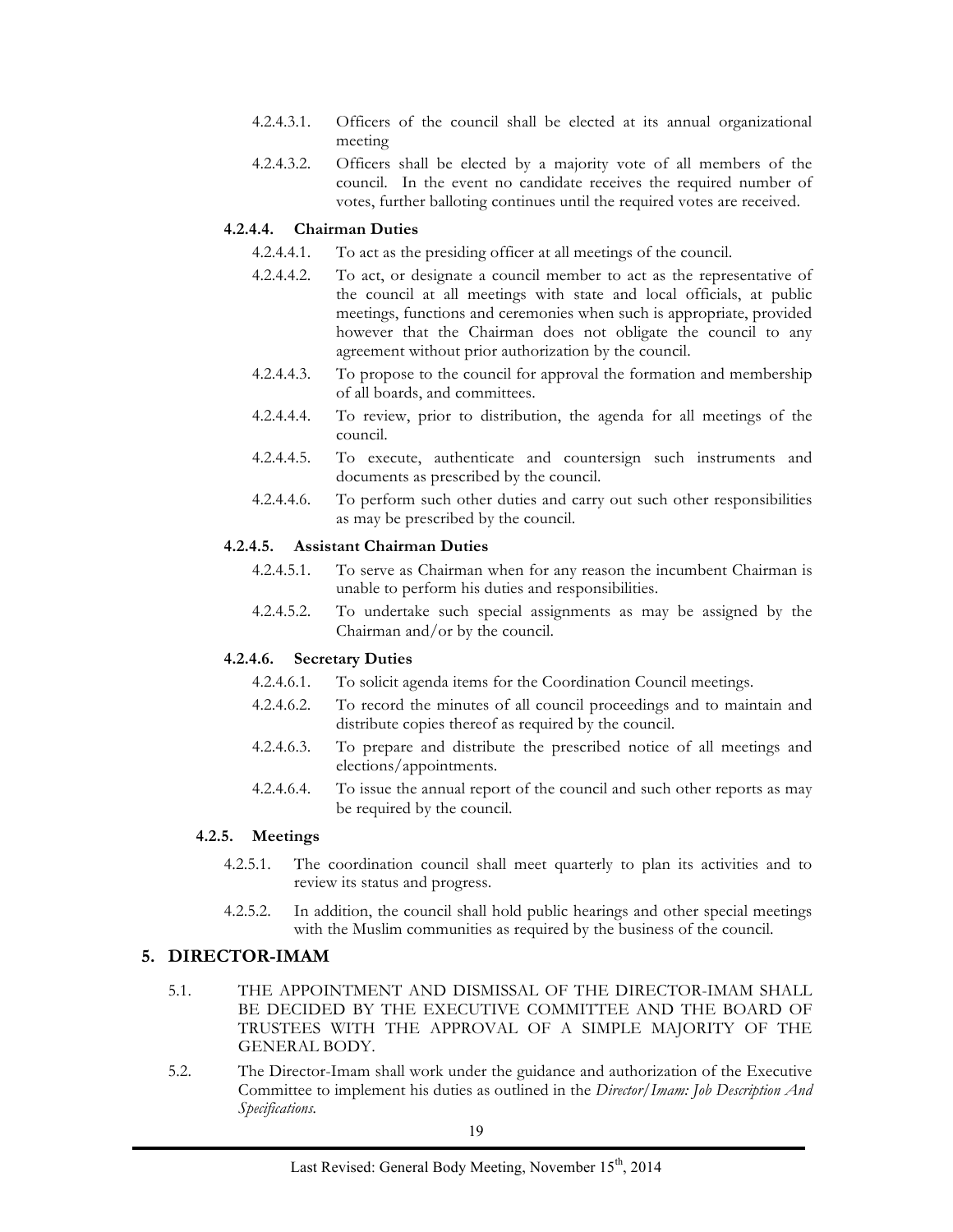5.3. The Director-Imam shall sit on the Executive Committee as a voting member.

#### **6. SPECIAL COMMITTEES AND PANELS**

#### **6.1. Sisters Committee**

#### **6.1.1. Role and Composition**

- 6.1.1.1. The registered member sisters of the community shall elect a committee called Sisters Committee and it shall consist of Chairperson, Vice Chairperson and Secretary.
- 6.1.1.2. The Sisters Committee duties and responsibilities shall be complementary to the Executive Committee; tending to the religious, educational, social or maintenance needs of the sisters various cultural organizations.
- 6.1.1.3. The term of office for elected Sisters Committee members shall be two (2) years.
- 6.1.1.4. There shall be no term limits on office holding provided the incumbent is willing to serve and is re-elected by the registered member sisters.

#### **6.1.2. Liaison**

6.1.2.1. The liaison between the Executive Committee and the Sisters Committee shall be carried out under the strict guidelines of **Hijab.** To observe such restrictions, liaison preferably could be handled through mail/telephone between the chairperson of the Sisters Committee and the concerned member of the Executive Committee.

#### **6.1.3. Operation**

- 6.1.3.2. It is of paramount importance that there shall be total harmony in coordination between this committee and the Executive Committee.
- 6.1.3.3. Sisters Committee shall not adopt any decision that may lead to contradiction or conflict with decision made by the Executive Committee.
- 6.1.3.4. Controversial cases between the decisions of the two committees shall be settled in joint meeting between the President and Secretary of the Executive Committee and the Chairperson and Secretary of the Sisters Committee.

#### **6.1.4. Eligibility for Office**

6.1.4.1. Any practicing female Muslimah who subscribes to Article 1 "Name" and Article 2 "Aims and Objectives" and who is twenty-one (21) years of age or older is eligible for nomination to serve in the Sisters Committee.

#### **6.2. Fiqh Panel**

#### **6.2.1. Role and Composition**

- 6.2.1.1. There shall be a non-standing Fiqh panel consisting of five (5) members. These members shall be nominated by the Executive Committee and approved by the Board of Trustees and the General Body.
- 6.2.1.2. These persons shall be drawn from among the most qualified persons within the various community organizations and/or Muslim communities at large in USA and Canada.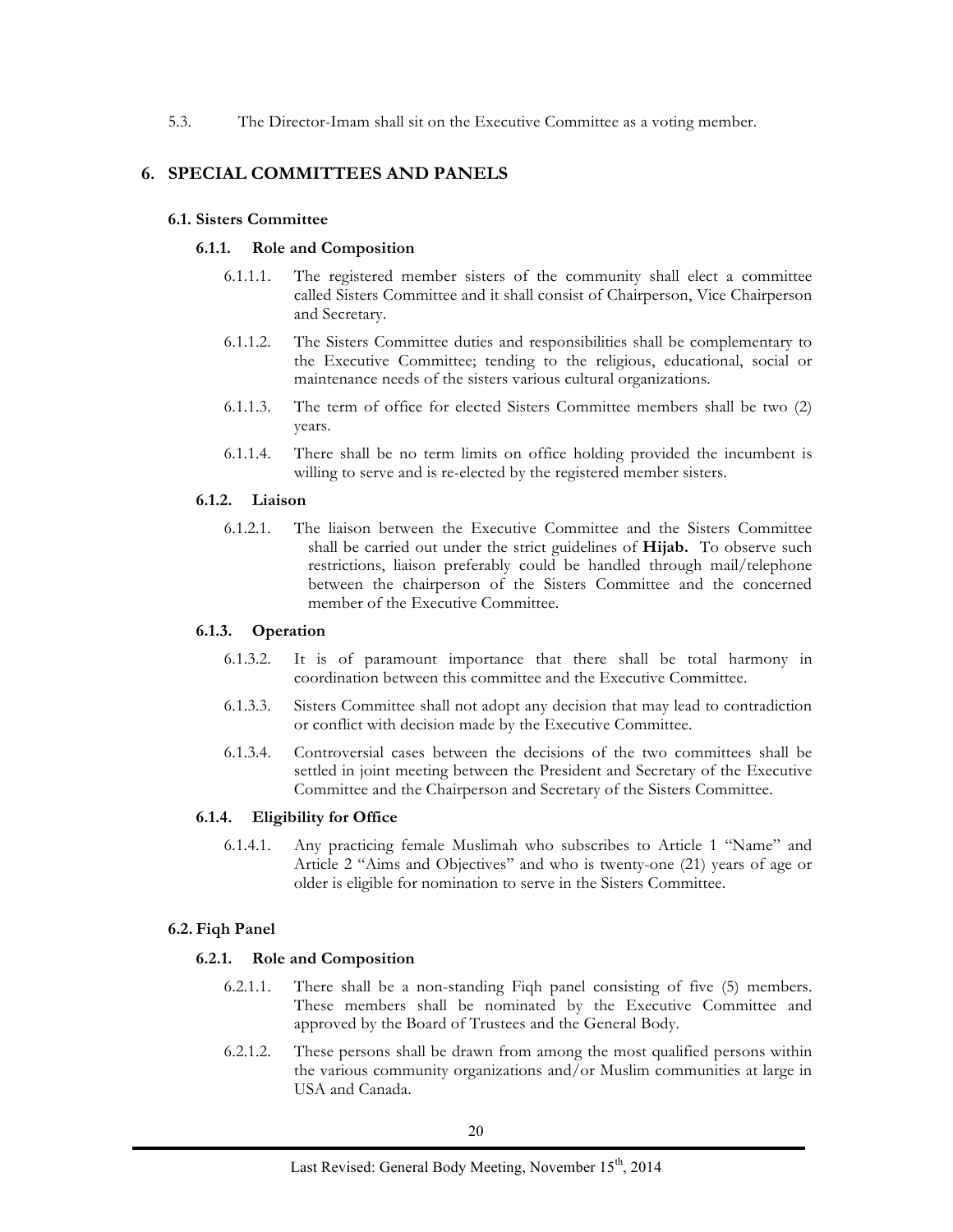6.2.1.3. They shall be making decisions in the light of the practice of *Ahl-u-Sunnah Wal Jama'ah* throughout the world*.*

#### **6.2.2. Duties and Responsibilities**

- 6.2.2.1. Assess the feelings and Fiqh needs of the community and suggest to the Executive Committee the following:
	- 6.2.2.1.1. Determine the beginning and ending of Ramadhan and Eid Al-adha.
	- 6.2.2.1.2. Find answers to Fiqh questions referred to them by the Executive Committee.
	- 6.2.2.1.3. Select and review books and publications for the library in cooperation with other entities.
- 6.2.2.2. Attend to the judiciary needs of the community.

#### **6.2.3. Judiciary Procedures**

- 6.2.3.1. When any unacceptable acts or behavior has been levied against a member, organization or a group of members, the accuser(s) shall submit his/her case in writing supported by proof of evidence to the Executive Committee.
- 6.2.3.2. All charges shall be presented to the Fiqh panel by the Executive Committee within two weeks from the date of receipt by the Secretary of the Executive Committee.
- 6.2.3.3. Both defendant and plaintiff shall not be members of the Fiqh panel nor their close relatives. However, both defendant and plaintiff have the right to participate in the selection of the Fiqh panel.
- 6.2.3.4. When the Fiqh panel is called to duty it shall remain active for the duration required to reach a successful solution to the problem before it.

#### **6.2.3.5. Records**

- 6.2.3.5.1. The Secretary of the Executive Committee shall keep a register entitled "Mazalim" complaints.
- 6.2.3.5.2. Each complaint shall be entered in this register upon receipt. The register shall record the following information
	- 6.2.3.5.2.1. Date received.
	- 6.2.3.5.2.2. From whom.
	- 6.2.3.5.2.3. Nature of complaint.
	- 6.2.3.5.2.4. Date referred to the Executive Committee.
	- 6.2.3.5.2.5. Recommended action if any.
	- 6.2.3.5.2.6. Solution.

#### **7. AMENDMENTS**

7.1. ANY PROPOSED AMENDMENT(S) TO THE MCA CONSTITUTION AND BYLAWS SHALL BE IN WRITING AND SHALL REQUIRE THE SIGNATURE OF AT LEAST SEVEN (7) REGISTERED MEMBERS. IT SHOULD BE ADDRESSED TO THE SECRETARY OF THE EXECUTIVE COMMITTEE WHO SHOULD BRING THE MATTER TO THE ATTENTION OF THE EXECUTIVE COMMITTEE AND THE BOARD OF TRUSTEES IN THE REGULAR MEETING FOLLOWING THEIR SUBMISSION(S).